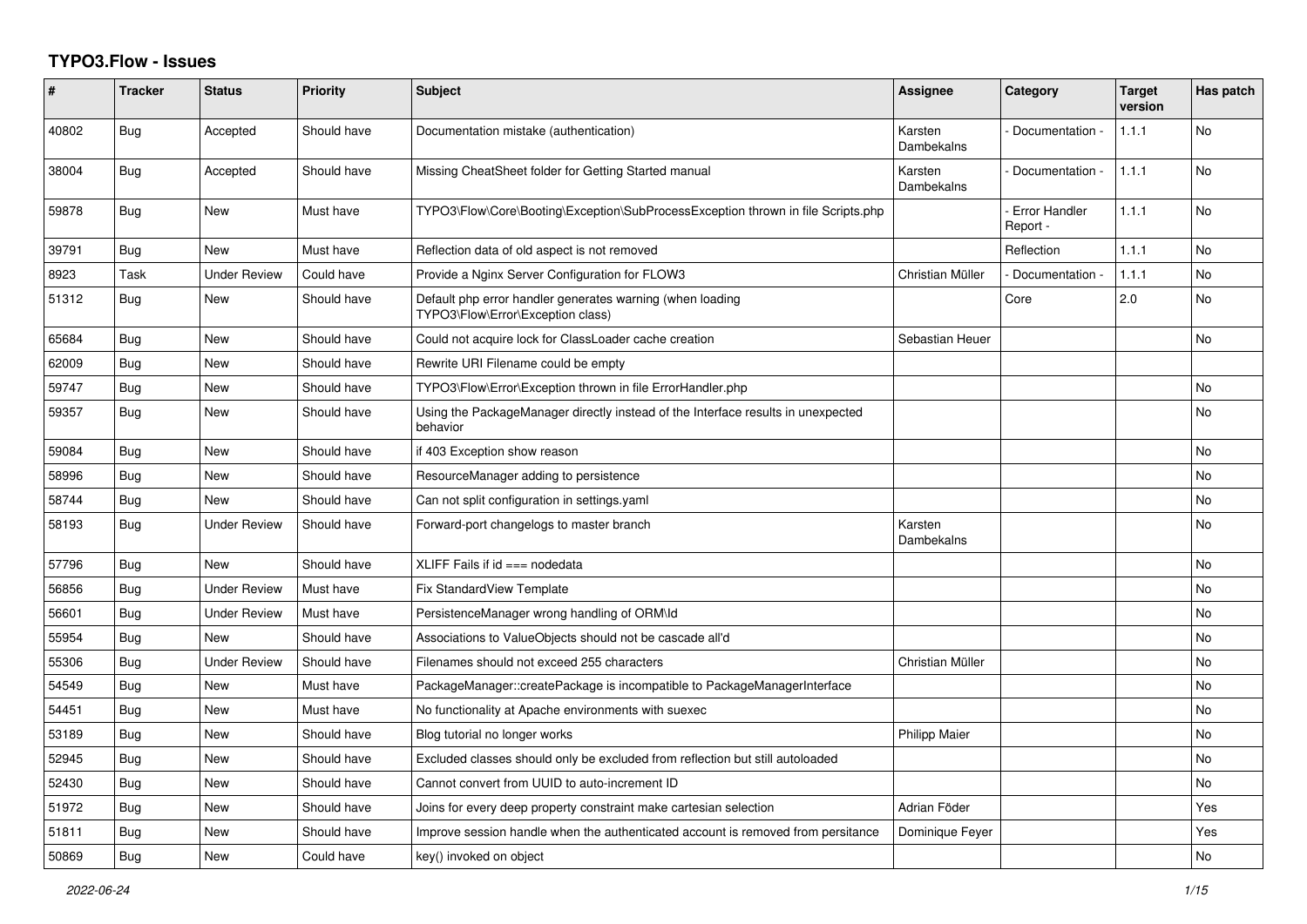| #     | <b>Tracker</b> | <b>Status</b>            | <b>Priority</b> | <b>Subject</b>                                                                                       | <b>Assignee</b>       | Category | <b>Target</b><br>version | Has patch |
|-------|----------------|--------------------------|-----------------|------------------------------------------------------------------------------------------------------|-----------------------|----------|--------------------------|-----------|
| 50342 | Bug            | <b>New</b>               | Could have      | PropertyMapper: Use of interface method before implementation check                                  |                       |          |                          | <b>No</b> |
| 49423 | Bug            | <b>New</b>               | Must have       | Role name and packageKey are not accessible                                                          |                       |          |                          | No        |
| 49372 | <b>Bug</b>     | New                      | Should have     | ObjectConverter ignores implemented interface when mapping subtype                                   |                       |          |                          | No        |
| 49011 | <b>Bug</b>     | <b>Under Review</b>      | Should have     | Support executing TYPO3. Flow inside a PHAR                                                          |                       |          |                          | No        |
| 48430 | Bug            | <b>New</b>               | Should have     | Default validator-messages are not correctly formatted                                               |                       |          |                          | No        |
| 48429 | Bug            | New                      | Should have     | Remove- and update-actions on repository are not persisted                                           |                       |          |                          | No        |
| 47236 | <b>Bug</b>     | Needs<br>Feedback        | Should have     | Error at offset 6279 of 6338                                                                         |                       |          |                          | No        |
| 46689 | Bug            | <b>New</b>               | Must have       | The new ClassLoader swallows Fatal Errors                                                            | <b>Marc Neuhaus</b>   |          |                          | No        |
| 46073 | <b>Bug</b>     | <b>Under Review</b>      | Should have     | Scripts::executeCommand must be usable outsite of TYPO3.Flow                                         |                       |          |                          | No        |
| 45669 | Bug            | <b>New</b>               | Should have     | PersistentObjectConverter does not convert ValueObjects by identity                                  |                       |          |                          | No        |
| 45386 | Bug            | <b>New</b>               | Could have      | Package::buildArrayOfClassFiles tries to determine class names from file paths                       |                       |          |                          | <b>No</b> |
| 45272 | Bug            | New                      | Should have     | Related Value Objects get deleted by default cascading                                               |                       |          |                          | No        |
| 43947 | Bug            | <b>New</b>               | Should have     | Redirect to login after Session timeout                                                              |                       |          |                          | No        |
| 43621 | Bug            | <b>Under Review</b>      | Must have       | Composer installer overwrites Settings.yaml.example                                                  | Karsten<br>Dambekalns |          |                          | No        |
| 41727 | Bug            | Accepted                 | Should have     | @Flow\Identity and @ORM\InheritanceType("JOINED") can't be used together                             | Karsten<br>Dambekalns |          |                          | No        |
| 41533 | <b>Bug</b>     | Needs<br>Feedback        | Should have     | Ignored object-validation in editAction when redirecting back from updateAction                      |                       |          |                          | No        |
| 41148 | <b>Bug</b>     | <b>New</b>               | Must have       | Converting of ValueObjects                                                                           |                       |          |                          | No        |
| 40824 | <b>Bug</b>     | <b>Needs</b><br>Feedback | Should have     | Modified action controller methods not detected properly                                             | Andreas Förthner      |          |                          | No        |
| 38216 | Bug            | Needs<br>Feedback        | Should have     | Static method calls in reflected classes refer to _Original class                                    |                       |          |                          | No        |
| 36634 | <b>Bug</b>     | New                      | Should have     | Reconstituted entities do not have their properties set when initializeObject() is called            |                       |          |                          | No        |
| 36633 | Bug            | <b>New</b>               | Should have     | Reconstituted entities should not have the FLOW3 Persistence clone property set                      |                       |          |                          | No        |
| 35831 | Bug            | <b>New</b>               | Must have       | Deleting or unpublishing of a resource deletes all published symlinks<br>(Web/ Resources/Persistent) |                       |          |                          | No        |
| 34404 | <b>Bug</b>     | <b>New</b>               | Should have     | JsonView transformObject does not respect _descendAll configuration                                  |                       |          |                          | No        |
| 33293 | <b>Bug</b>     | <b>New</b>               | Should have     | Injection to private variable results in injection of the the wrong class                            |                       |          |                          | No        |
| 32873 | Bug            | Accepted                 | Must have       | Value changes for logged in account are not persisted due to session serialization                   | Karsten<br>Dambekalns |          |                          | No        |
| 27379 | Bug            | Needs<br>Feedback        | Must have       | add check to clear the database at tearDown in testing                                               |                       |          |                          | <b>No</b> |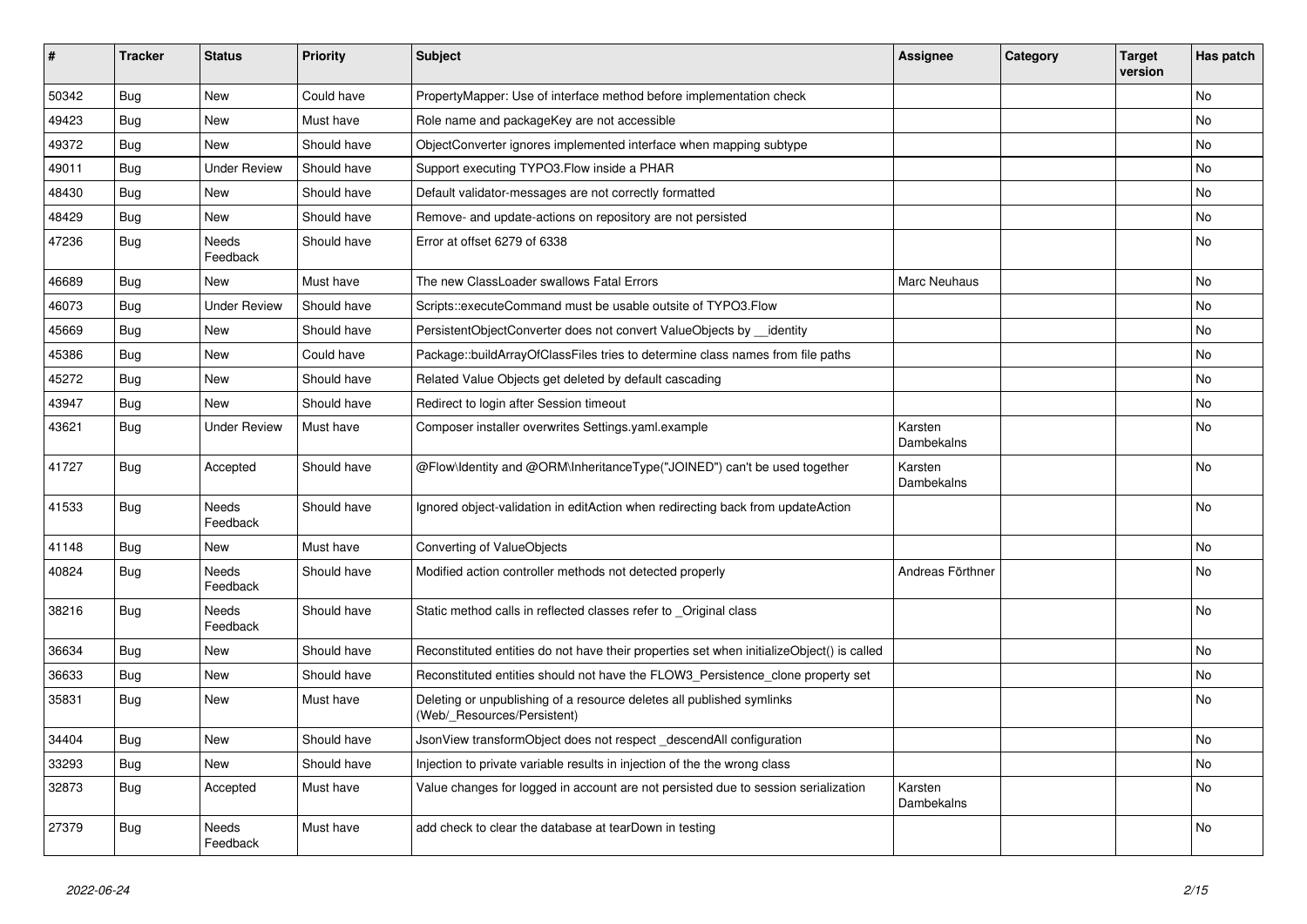| #     | <b>Tracker</b> | <b>Status</b>     | <b>Priority</b> | <b>Subject</b>                                                                                                                         | <b>Assignee</b>       | Category                         | <b>Target</b><br>version | Has patch |
|-------|----------------|-------------------|-----------------|----------------------------------------------------------------------------------------------------------------------------------------|-----------------------|----------------------------------|--------------------------|-----------|
| 11039 | Bug            | Needs<br>Feedback | Must have       | Static object container injects properties to result of factory object                                                                 |                       |                                  |                          | No        |
| 58975 | <b>Bug</b>     | New               | Must have       | Fix command for Linux in Qucikstart documentation                                                                                      |                       | Documentation -                  |                          | No        |
| 57972 | <b>Bug</b>     | <b>New</b>        | Should have     | Missing @ManyToOne in example for resource                                                                                             |                       | Documentation -                  |                          | No        |
| 46120 | Bug            | New               | Must have       | Important step missing in the installation chapter                                                                                     |                       | Documentation -                  |                          | No        |
| 45623 | Bug            | <b>New</b>        | Should have     | SQL error when calling TYPO3. Blog Setup controller                                                                                    |                       | Documentation -                  |                          | <b>No</b> |
| 45249 | Bug            | New               | Must have       | Update composer project-create command listing                                                                                         |                       | Documentation -                  |                          | No        |
| 39414 | Bug            | New               | Should have     | <b>Security Documentation</b>                                                                                                          |                       | Documentation -                  |                          | <b>No</b> |
| 59140 | Bug            | New               | -- undefined -- | TYPO3\Flow\Error\Exception thrown in file ErrorHandler.php                                                                             |                       | <b>Error Handler</b><br>Report - |                          | No        |
| 59049 | Bug            | <b>New</b>        | Should have     | TYPO3\Flow\Error\Exception thrown in file ErrorHandler.php                                                                             |                       | - Error Handler<br>Report -      |                          | No        |
| 54381 | Bug            | New               | -- undefined -- | TYPO3\Flow\Core\Booting\Exception\SubProcessException thrown in file Scripts.php                                                       |                       | Error Handler<br>Report -        |                          | No        |
| 53851 | <b>Bug</b>     | New               | -- undefined -- | TYPO3\Flow\Core\Booting\Exception\SubProcessException thrown in file Scripts.php                                                       |                       | - Error Handler<br>Report -      |                          | No        |
| 52005 | <b>Bug</b>     | New               | Could have      | TYPO3\Flow\Error\Exception thrown in file ErrorHandler.php                                                                             |                       | Error Handler<br>Report -        |                          | <b>No</b> |
| 51704 | Bug            | <b>New</b>        | -- undefined -- | TYPO3\Flow\Error\Exception thrown in file ErrorHandler.php                                                                             |                       | - Error Handler<br>Report -      |                          | <b>No</b> |
| 49801 | Bug            | New               | -- undefined -- | TYPO3\Flow\Security\Exception\AccessDeniedException thrown in file<br>TYPO3_Flow_Security_Authorization_AccessDecisionVoterManager.php |                       | - Error Handler<br>Report -      |                          | No        |
| 48873 | Bug            | <b>New</b>        | Should have     | Error when calling resourceManager->deleteResource on unpublished Resource                                                             |                       | <b>Error Handler</b><br>Report - |                          | No        |
| 37473 | Bug            | New               | Must have       | Subsequent Exceptions related to Doctrine Entity Manager makes it snap shut                                                            |                       | - Testing -                      |                          | No        |
| 51489 | Bug            | New               | -- undefined -- | Doctrine\Common\Annotations\AnnotationException thrown in file<br>AnnotationException.php                                              |                       | Annotations                      |                          | No        |
| 37571 | <b>Bug</b>     | <b>New</b>        | Must have       | Inherited proxies fail when implementing __clone                                                                                       |                       | <b>AOP</b>                       |                          | <b>No</b> |
| 27045 | Bug            | New               | Should have     | Introduced properties are not available in the reflection service during a compile run                                                 |                       | <b>AOP</b>                       |                          |           |
| 2974  | <b>Bug</b>     | New               | Must have       | Aspect / Proxy Cache is not emptied automatically if an interface used for introduction<br>was modified                                | Robert Lemke          | <b>AOP</b>                       |                          |           |
| 54446 | Bug            | New               | Should have     | Cache filebackend 'include once'                                                                                                       |                       | Cache                            |                          | No        |
| 53262 | Bug            | New               | Should have     | FileBakend have some race condition                                                                                                    | Dominique Feyer       | Cache                            |                          | Yes       |
| 40410 | Bug            | Needs<br>Feedback | Should have     | Exception when using Apc, Memcached of Redis cache backend for reflection status<br>and object configuration                           | Karsten<br>Dambekalns | Cache                            |                          | No        |
| 39699 | Bug            | Accepted          | Should have     | SQL DDL for TYPO3\FLOW3\Cache\Backend\PdoBackend                                                                                       | Karsten<br>Dambekalns | Cache                            |                          | No        |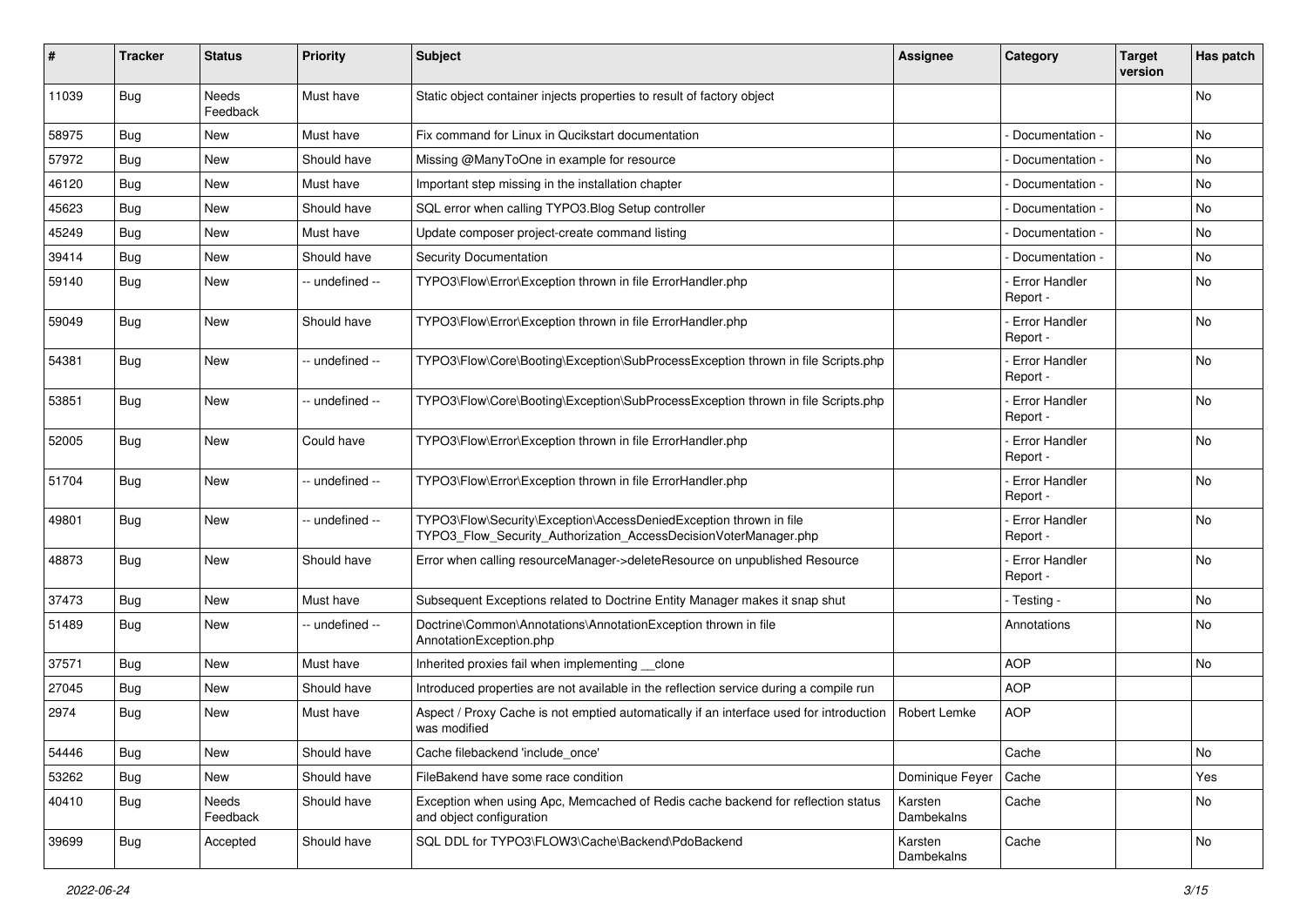| #     | <b>Tracker</b> | <b>Status</b>            | <b>Priority</b> | Subject                                                                                                              | <b>Assignee</b>       | Category      | <b>Target</b><br>version | Has patch |
|-------|----------------|--------------------------|-----------------|----------------------------------------------------------------------------------------------------------------------|-----------------------|---------------|--------------------------|-----------|
| 33465 | Bug            | New                      | Should have     | Some vital commands to recover the system fail when recovery is needed                                               |                       | Command       |                          | <b>No</b> |
| 48596 | <b>Bug</b>     | <b>Under Review</b>      | Should have     | Ignored Tags configuration should be easier to configure from packages                                               | Alexander Berl        | Configuration |                          | No.       |
| 56544 | <b>Bug</b>     | New                      | Must have       | FLOW Exception on tar package inclusion via composer                                                                 |                       | Core          |                          | No        |
| 54181 | <b>Bug</b>     | New                      | Could have      | Use date_default_timezone_get() instead of ini_get('date.timezone')                                                  |                       | Core          |                          | Yes       |
| 52909 | <b>Bug</b>     | New                      | Should have     | Class Loader fallback to non-proxy hides fatal errors                                                                |                       | Core          |                          | No        |
| 51120 | <b>Bug</b>     | New                      | Must have       | \TYPO3\Flow\Core\Booting::buildSubprocessCommand - wrong command if passed<br>more than one parameters               |                       | Core          |                          | <b>No</b> |
| 50080 | <b>Bug</b>     | Needs<br>Feedback        | Should have     | Broken concept for CLI/Web separation                                                                                | Karsten<br>Dambekalns | Core          |                          | <b>No</b> |
| 42520 | <b>Bug</b>     | New                      | Must have       | Cache must be flushed globally for package state changes                                                             |                       | Core          |                          | No        |
| 32574 | <b>Bug</b>     | Accepted                 | Should have     | FLOW3 enters fork bombs when using cgi-fcgi vs cli                                                                   | Karsten<br>Dambekalns | Core          |                          | No        |
| 35868 | Bug            | On Hold                  | Must have       | Unstable condition in Utility\Environment                                                                            | Karsten<br>Dambekalns | Environment   |                          | <b>No</b> |
| 51763 | <b>Bug</b>     | <b>New</b>               | Should have     | HttpRequest always returns content of the current request                                                            |                       | Http          |                          | No        |
| 47073 | <b>Bug</b>     | New                      | Must have       | Cookie causes Error after Update                                                                                     |                       | Http          |                          | No        |
| 46066 | <b>Bug</b>     | New                      | Should have     | Currency formatter uses wrong format for ISO 4217 currency codes                                                     |                       | 118n          |                          | <b>No</b> |
| 33024 | <b>Bug</b>     | Accepted                 | Must have       | Exception when validating a float in a Model with the Number validator                                               | Karsten<br>Dambekalns | 118n          |                          | No        |
| 54744 | Bug            | <b>New</b>               | Should have     | System.log contains many NOTICE Flow The argument "workspace" declared in<br>pointcut does not exist in method TYPO3 |                       | Log           |                          | <b>No</b> |
| 48532 | <b>Bug</b>     | <b>Under Review</b>      | Should have     | JsonView Configuration behaves differently for arrays and objects                                                    | Alexander Berl        | <b>MVC</b>    |                          | No        |
| 39674 | <b>Bug</b>     | <b>New</b>               | Should have     | \TYPO3\FLOW3\var_dump behaves weird in controller actions doing return                                               |                       | <b>MVC</b>    |                          | No        |
| 30424 | <b>Bug</b>     | New                      | Must have       | Forward object arguments with changes                                                                                |                       | <b>MVC</b>    |                          |           |
| 58773 | <b>Bug</b>     | Accepted                 | Should have     | Improve NoMatchingRouteException                                                                                     | Bastian<br>Waidelich  | MVC - Routing |                          | <b>No</b> |
| 58494 | <b>Bug</b>     | <b>Needs</b><br>Feedback | Must have       | Inifinite redirects if index.php presents in URI                                                                     | Bastian<br>Waidelich  | MVC - Routing |                          | <b>No</b> |
| 53350 | <b>Bug</b>     | Accepted                 | Should have     | Trying to create a Link in an Template in CLI Context should provide a helpful<br>exception                          | Bastian<br>Waidelich  | MVC - Routing |                          | <b>No</b> |
| 50395 | Bug            | Accepted                 | Should have     | Route cache caches routes for non dispatchable requests                                                              | Bastian<br>Waidelich  | MVC - Routing |                          | No        |
| 45917 | Bug            | New                      | Should have     | RoutePartHandler transliteration must be improved                                                                    |                       | MVC - Routing |                          | No        |
| 45405 | Bug            | Accepted                 | Should have     | Uncaught Exception in DynamicRoutePart                                                                               | Bastian<br>Waidelich  | MVC - Routing |                          | No        |
| 53224 | Bug            | New                      | Should have     | Constructor in subclass breaks call chain leading to missing identifier / uuid                                       |                       | Object        |                          | No        |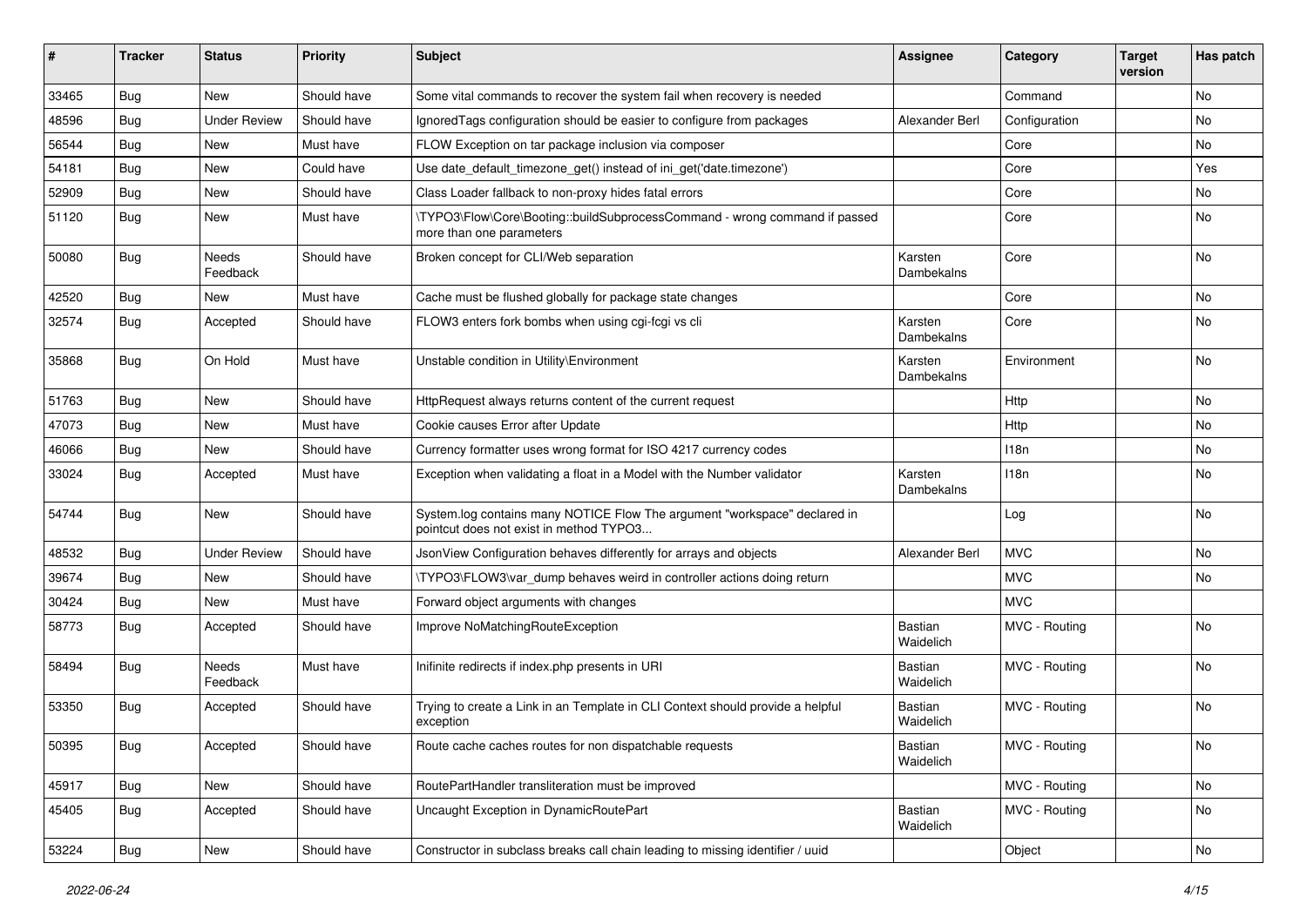| #     | <b>Tracker</b> | <b>Status</b>            | <b>Priority</b> | <b>Subject</b>                                                                                              | <b>Assignee</b>       | Category    | <b>Target</b><br>version | Has patch      |
|-------|----------------|--------------------------|-----------------|-------------------------------------------------------------------------------------------------------------|-----------------------|-------------|--------------------------|----------------|
| 46974 | <b>Bug</b>     | Accepted                 | Should have     | Original and Proxy class in one file makes it difficult to reach 100% code coverage for<br>functional tests | Christian Müller      | Object      |                          | N <sub>o</sub> |
| 40283 | <b>Bug</b>     | <b>New</b>               | Should have     | New constructor in grandparent class not called                                                             |                       | Object      |                          | No             |
| 35083 | <b>Bug</b>     | <b>New</b>               | Should have     | involving SecurityContext in Widget's __ wakeup situation leads to an exception                             |                       | Object      |                          | No.            |
| 31210 | <b>Bug</b>     | New                      | Must have       | constructor of proxy class not compatible with interfaces defening a constructor                            |                       | Object      |                          | No             |
| 27088 | <b>Bug</b>     | On Hold                  | Should have     | initializeObject() is called too early when reconstructing entities                                         |                       | Object      |                          | No             |
| 25988 | <b>Bug</b>     | New                      | Should have     | Useless proxies are built for some classes                                                                  |                       | Object      |                          |                |
| 57437 | Bug            | New                      | Should have     | Composer package replacement is not supported                                                               |                       | Package     |                          | No.            |
| 54458 | <b>Bug</b>     | <b>New</b>               | Should have     | Missing Version Number in packages                                                                          |                       | Package     |                          | No             |
| 53620 | <b>Bug</b>     | <b>New</b>               | Should have     | Move Classes/TYPO3/Flow/Composer to own Package                                                             |                       | Package     |                          | No             |
| 59442 | Bug            | <b>Under Review</b>      | Should have     | Composite primary keys including foreign entity don't work                                                  |                       | Persistence |                          | No             |
| 59366 | Bug            | <b>Under Review</b>      | Should have     | fix* lifecycle callbacks should not be registered for unproxied entities                                    |                       | Persistence |                          | No             |
| 59322 | Bug            | New                      | Should have     | Mssing field exception should show missing migrations as well                                               |                       | Persistence |                          | No.            |
| 56573 | Bug            | <b>New</b>               | Should have     | Converting by Flow\Identity                                                                                 |                       | Persistence |                          | No             |
| 52014 | <b>Bug</b>     | <b>New</b>               | Should have     | Migration makes fields NOT NULL even though not true                                                        |                       | Persistence |                          | No             |
| 51188 | Bug            | New                      | Should have     | Doctrine does not respect AOP-injected properties                                                           |                       | Persistence |                          | No.            |
| 46010 | Bug            | New                      | Should have     | Generating a DiscriminatorMap with base class in different namespace does not work                          |                       | Persistence |                          | No             |
| 45640 | <b>Bug</b>     | <b>New</b>               | Could have      | Every relation is set to cascade=all if the related entity is no aggregate root                             |                       | Persistence |                          | No             |
| 44244 | <b>Bug</b>     | <b>New</b>               | Should have     | defaultOrderings aren't applied on related objects                                                          |                       | Persistence |                          | <b>No</b>      |
| 43967 | Bug            | New                      | Should have     | Error in evaluating orphanRemoval in Flow Annotation driver                                                 |                       | Persistence |                          | No             |
| 43192 | <b>Bug</b>     | Accepted                 | Should have     | findByIdentifier() for non-persisted objects not working for custom identifier properties                   | Karsten<br>Dambekalns | Persistence |                          | No             |
| 37354 | Bug            | Accepted                 | Should have     | Do not apply generateValueHash() and generateUuid() if custom identifier is used                            | Karsten<br>Dambekalns | Persistence |                          | <b>No</b>      |
| 37352 | <b>Bug</b>     | <b>Under Review</b>      | Must have       | generateValueHash() should use getIdentifierByObject()                                                      | Karsten<br>Dambekalns | Persistence |                          | No             |
| 36804 | <b>Bug</b>     | <b>New</b>               | Should have     | Orphaned entities within aggregates are not removed                                                         |                       | Persistence |                          | No.            |
| 36495 | <b>Bug</b>     | New                      | Should have     | HTTP Response is sent before persistence preventing Exceptions to be displayed on<br>redirect               |                       | Persistence |                          | No.            |
| 34879 | <b>Bug</b>     | Accepted                 | Must have       | Proxied object is not update()able                                                                          | Karsten<br>Dambekalns | Persistence |                          | <b>No</b>      |
| 29425 | <b>Bug</b>     | <b>New</b>               | Should have     | Deletion of a blog post with resources fails with FK constraint error                                       |                       | Persistence |                          |                |
| 28016 | Bug            | <b>Needs</b><br>Feedback | Should have     | Cascade remove of cleared ArrayCollection                                                                   | Karsten<br>Dambekalns | Persistence |                          | <b>No</b>      |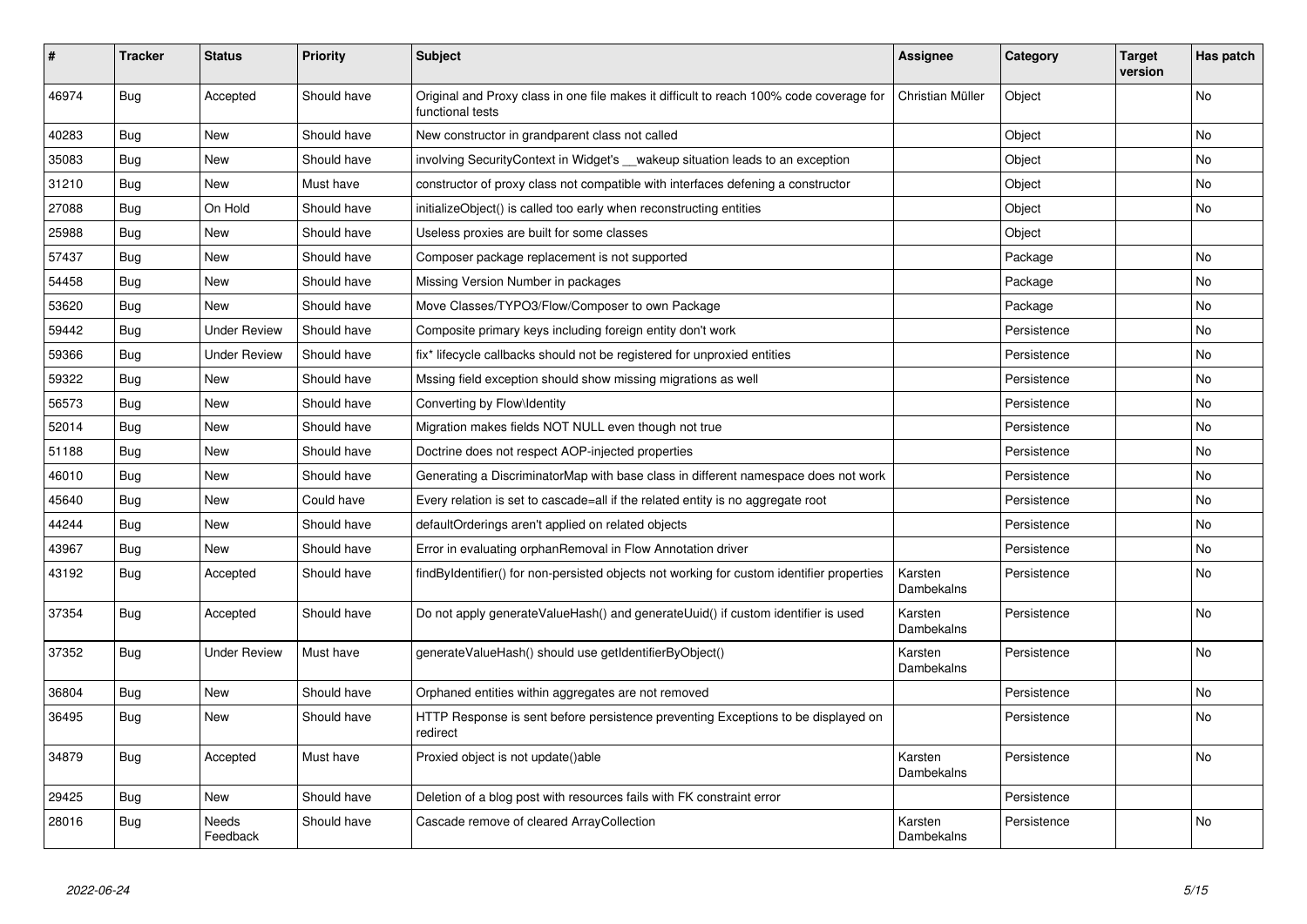| #     | Tracker    | <b>Status</b>       | <b>Priority</b> | <b>Subject</b>                                                                                                                                          | <b>Assignee</b>        | Category    | <b>Target</b><br>version | Has patch |
|-------|------------|---------------------|-----------------|---------------------------------------------------------------------------------------------------------------------------------------------------------|------------------------|-------------|--------------------------|-----------|
| 13559 | Bug        | Accepted            | Should have     | ObjectSerializer failes with persistent objects within arrays                                                                                           | Karsten<br>Dambekalns  | Persistence |                          | No        |
| 59023 | Bug        | New                 | Should have     | BooleanConverter should not convert empty values to boolean                                                                                             |                        | Property    |                          | No        |
| 56107 | Bug        | <b>New</b>          | Should have     | Property mapping configuration only supports one wildcard at a time                                                                                     |                        | Property    |                          | No        |
| 49566 | Bug        | New                 | Should have     | NULL source values are not handled correctly                                                                                                            | Adrian Föder           | Property    |                          | No        |
| 37292 | Bug        | <b>Under Review</b> | Should have     | PropertyMappingConfiguration::mapUnknownProperties is not passed down to<br>Subconfiguration                                                            | Sebastian<br>Kurfuerst | Property    |                          | Yes       |
| 34134 | Bug        | Needs<br>Feedback   | Should have     | PropertyMapper throws unnecessary exception                                                                                                             | Christian Müller       | Property    |                          | Yes       |
| 53533 | Bug        | New                 | Should have     | Class reflection assumes reverse PSR-0, can lead to fail in autoloader                                                                                  |                        | Reflection  |                          | No.       |
| 31002 | Bug        | New                 | Should have     | Generated __sleep method handles static properties as members.                                                                                          |                        | Reflection  |                          |           |
| 10678 | Bug        | New                 | Must have       | ReflectionService doesn't reflect methods of child classes correctly when they get<br>reflected before their parent class in the initialization process |                        | Reflection  |                          |           |
| 57815 | <b>Bug</b> | New                 | Should have     | Invalid resources are saved in the persistent resources folder                                                                                          |                        | Resource    |                          | No.       |
| 42888 | <b>Bug</b> | Needs<br>Feedback   | Should have     | ResourceManager chokes on non existing files                                                                                                            |                        | Resource    |                          | No        |
| 41496 | <b>Bug</b> | New                 | Must have       | Upload identical Resources, deleting fails                                                                                                              |                        | Resource    |                          | No.       |
| 27721 | <b>Bug</b> | Needs<br>Feedback   | Should have     | Permissions of uploaded resources not correct                                                                                                           | Karsten<br>Dambekalns  | Resource    |                          | No        |
| 58852 | <b>Bug</b> | New                 | Should have     | TYPO3\Flow\Security\Exception\AccessDeniedException should clarify which action<br>fails to execute                                                     |                        | Security    |                          | No        |
| 57541 | Bug        | <b>Under Review</b> | Must have       | Content Security: operands work intrinsically differently in Rewrite and Manual check                                                                   |                        | Security    |                          | No        |
| 54589 | <b>Bug</b> | <b>New</b>          | Should have     | Role parent is not removed from roles MM table                                                                                                          |                        | Security    |                          | No        |
| 54146 | Bug        | New                 | Should have     | Different sorting of arguments in ACL Patterns doesnt work                                                                                              | Christian Müller       | Security    |                          | No        |
| 49780 | Bug        | New                 | Should have     | Roles are not synchronized                                                                                                                              |                        | Security    |                          | No.       |
| 49373 | Bug        | New                 | Must have       | Methods policy with key "Controllers" is ignored                                                                                                        |                        | Security    |                          | No        |
| 47429 | Bug        | New                 | Should have     | Global policy files no longer allowed                                                                                                                   |                        | Security    |                          | No        |
| 45611 | Bug        | New                 | Could have      | Destruction of session after logout should be configurable                                                                                              |                        | Security    |                          | No        |
| 42606 | Bug        | New                 | Must have       | Content Security with nested objects                                                                                                                    |                        | Security    |                          | No        |
| 41029 | <b>Bug</b> | Accepted            | Should have     | Method security is also evaluating abstract classes                                                                                                     | Karsten<br>Dambekalns  | Security    |                          | No        |
| 36508 | Bug        | New                 | Should have     | AuthenticationProvider Request Patterns                                                                                                                 |                        | Security    |                          | No        |
| 35720 | Bug        | New                 | Must have       | Access denied Exception for widget links to actions with a policy                                                                                       |                        | Security    |                          | No        |
| 33078 | <b>Bug</b> | New                 | Should have     | No Redirect to Login                                                                                                                                    |                        | Security    |                          | No        |
| 33055 | Bug        | New                 | Must have       | AccessDeniedException instead of WebRedirect                                                                                                            |                        | Security    |                          | No        |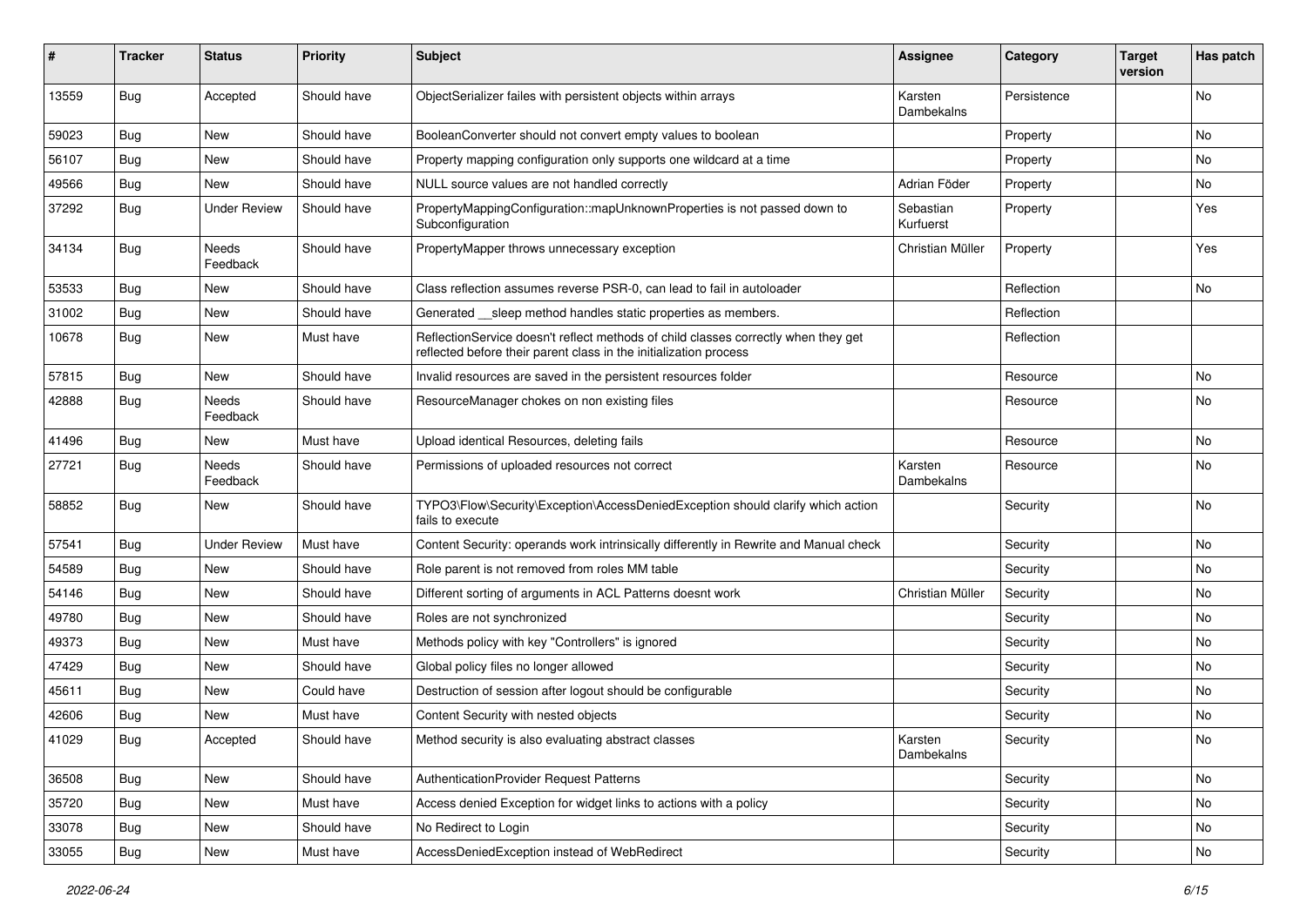| ∦     | <b>Tracker</b> | <b>Status</b>            | <b>Priority</b> | <b>Subject</b>                                                                                                               | <b>Assignee</b>       | Category   | <b>Target</b><br>version | Has patch |
|-------|----------------|--------------------------|-----------------|------------------------------------------------------------------------------------------------------------------------------|-----------------------|------------|--------------------------|-----------|
| 32869 | Bug            | <b>New</b>               | Must have       | Security config tokenClass doesnt throw exception if not found the class                                                     |                       | Security   |                          | <b>No</b> |
| 32425 | Bug            | Accepted                 | Must have       | IpAddressRange methods not completly implemented                                                                             | Karsten<br>Dambekalns | Security   |                          | Yes       |
| 32105 | Bug            | <b>New</b>               | Must have       | IgnoreValidation ignored if ACL is set for this controller action                                                            |                       | Security   |                          | <b>No</b> |
| 30425 | Bug            | New                      | Should have     | New methods are not updated in Policies during Development                                                                   |                       | Security   |                          |           |
| 28319 | <b>Bug</b>     | <b>Needs</b><br>Feedback | Should have     | Access denied will be logged at the wrong location in nested calls                                                           |                       | Security   |                          | No        |
| 55937 | Bug            | <b>New</b>               | Must have       | FlashMessage queue is lost                                                                                                   |                       | Session    |                          | No        |
| 46210 | <b>Bug</b>     | Needs<br>Feedback        | Should have     | securityContext->getParty() in the initializeObject() method of a session-Scope object<br>throws exception on second request |                       | Session    |                          | No        |
| 46097 | Bug            | <b>New</b>               | Must have       | Logged in user gets session of an other logged in user                                                                       | Robert Lemke          | Session    |                          | <b>No</b> |
| 37227 | Bug            | On Hold                  | Must have       | securityContext->getParty is not available in widget context                                                                 |                       | Session    |                          | No        |
| 29405 | Bug            | <b>New</b>               | Must have       | When storing a new entity inside the session, it will be fully serialized instead of just<br>the reference being stored      |                       | Session    |                          |           |
| 62740 | Bug            | <b>New</b>               | Should have     | Add check on literal in TypeHandlingUtility::isCollectionType                                                                |                       | Utility    |                          | <b>No</b> |
| 52185 | <b>Bug</b>     | <b>New</b>               | Could have      | PositionalArraySorter should detect recursive dependencies                                                                   |                       | Utility    |                          | No        |
| 57450 | <b>Bug</b>     | <b>New</b>               | Should have     | International E-Mail addresses (umlauts, etc.) are not validated correctly                                                   |                       | Validation |                          | <b>No</b> |
| 38980 | <b>Bug</b>     | <b>New</b>               | Must have       | ActionController: behavior of required arguments is not consistent                                                           |                       | Validation |                          | No        |
| 37564 | Bug            | <b>New</b>               | Should have     | Validation of Parent Object containing properties of type ManyToOne and<br>ManyToMany to same Target                         |                       | Validation |                          | <b>No</b> |
| 37316 | <b>Bug</b>     | <b>New</b>               | Should have     | Use findBestMatchingLocale instead of getDefaultLocale?                                                                      |                       | Validation |                          | No        |
| 37302 | <b>Bug</b>     | Needs<br>Feedback        | Should have     | NumberValidator                                                                                                              | Carsten Bleicker      | Validation |                          | No        |
| 31500 | <b>Bug</b>     | <b>Under Review</b>      | Must have       | Argument validation for CLI requests is not done                                                                             | Karsten<br>Dambekalns | Validation |                          | <b>No</b> |
| 64842 | Feature        | <b>New</b>               | Could have      | Validation of Property should also happen before Property Mapping.                                                           |                       |            |                          | No        |
| 59244 | Feature        | <b>New</b>               | Should have     | Message or Container needs context                                                                                           |                       |            |                          | No        |
| 57763 | Feature        | <b>New</b>               | Should have     | Allow controller / package / action as params in<br>\TYPO3\Fluid\ViewHelpers\Form\ButtonViewHelper                           |                       |            |                          | No        |
| 56744 | Feature        | <b>New</b>               | Must have       | stay logged in                                                                                                               |                       |            |                          | No        |
| 56556 | Feature        | <b>New</b>               | Should have     | support has Property and is Property                                                                                         |                       |            |                          | No        |
| 56486 | Feature        | <b>New</b>               | Should have     | Optimize the ObjectManager for performance                                                                                   |                       |            |                          | <b>No</b> |
| 56036 | Feature        | <b>New</b>               | Should have     | Optimize autoloading                                                                                                         |                       |            |                          | <b>No</b> |
| 55870 | Feature        | <b>New</b>               | Must have       | Enhance f:form.textfield or add a f:form.datefield VH with enhanced validation and<br>propertymapping                        | Christian Müller      |            |                          | <b>No</b> |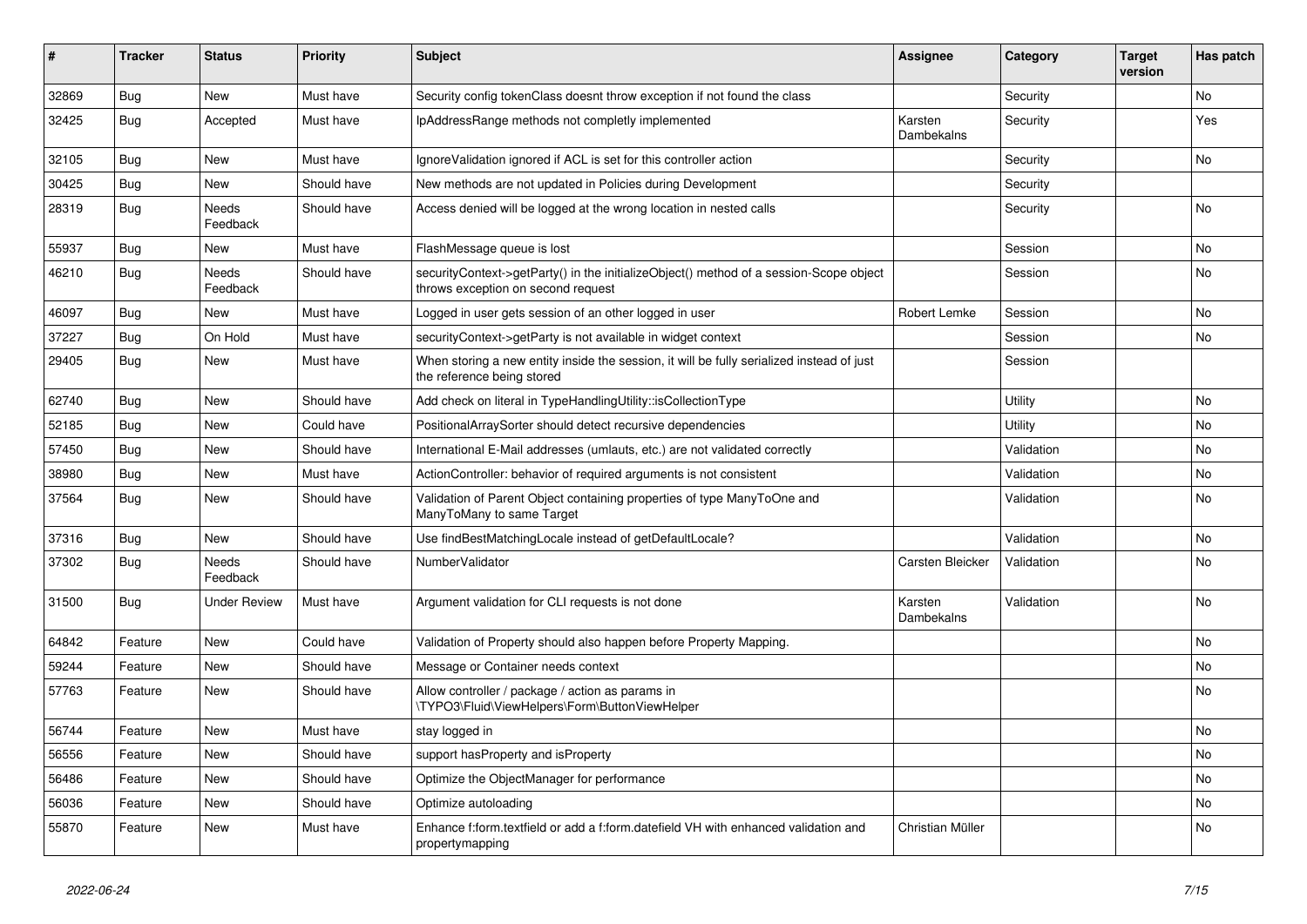| #     | <b>Tracker</b> | <b>Status</b>       | <b>Priority</b> | <b>Subject</b>                                                                                             | <b>Assignee</b>       | Category       | <b>Target</b><br>version | Has patch |
|-------|----------------|---------------------|-----------------|------------------------------------------------------------------------------------------------------------|-----------------------|----------------|--------------------------|-----------|
| 55831 | Feature        | New                 | Should have     | Different scenarios for session settings                                                                   |                       |                |                          | No        |
| 55719 | Feature        | New                 | Could have      | Support additional Resource Folders                                                                        |                       |                |                          | No        |
| 52590 | Feature        | New                 | Should have     | Provide a way to get the Doctrine QueryBuilder                                                             |                       |                |                          | No        |
| 48657 | Feature        | <b>Under Review</b> | Should have     | support HTTP_RANGE                                                                                         |                       |                |                          | No        |
| 46910 | Feature        | New                 | Should have     | Composer integration - PackageStates.php                                                                   |                       |                |                          | No        |
| 46371 | Feature        | New                 | Should have     | Support compilation of static information in proxy classes                                                 | Christopher<br>Hlubek |                |                          | No        |
| 45851 | Feature        | Needs<br>Feedback   | Could have      | Allow referencing environment variables in Settings.yaml                                                   | Adrian Föder          |                |                          | <b>No</b> |
| 45100 | Feature        | <b>Under Review</b> | Should have     | RequestDispatchingAspect should check if entry point can handle current request                            | Christopher<br>Hlubek |                |                          |           |
| 44123 | Feature        | <b>New</b>          | Should have     | Make the "Flow requires the PHP setting "date.timezone"" error more beautiful                              |                       |                |                          | No        |
| 43841 | Feature        | New                 | Should have     | Add package support to validation errors                                                                   |                       |                |                          | No        |
| 43572 | Feature        | New                 | Should have     | Uri should support manipulation of query arguments                                                         |                       |                |                          | No        |
| 43082 | Feature        | Needs<br>Feedback   | Should have     | Add CLI support for scaffolding models, views, controller                                                  |                       |                |                          | No        |
| 36510 | Feature        | New                 | Should have     | Firewall Redirect?                                                                                         |                       |                |                          | No        |
| 36509 | Feature        | New                 | Should have     | redirectToUri to an uri with acl forces a 403 because of missing csrf token.                               |                       |                |                          | No        |
| 33710 | Feature        | New                 | Should have     | Configuration based on Domain                                                                              |                       |                |                          | No        |
| 32294 | Feature        | New                 | Should have     | Lazy initialization of loggers                                                                             |                       |                |                          | No        |
| 31484 | Feature        | Needs<br>Feedback   | Could have      | possibility to modify inner workings of proxy class builder                                                |                       |                |                          | No        |
| 30258 | Feature        | New                 | Should have     | Support optional package dependencies                                                                      |                       |                |                          |           |
| 29476 | Feature        | New                 | Should have     | Provider rendering time and query count for request                                                        |                       |                |                          |           |
| 29258 | Feature        | Needs<br>Feedback   | Should have     | Provide a way to override classes by environment                                                           |                       |                |                          | No        |
| 28074 | Feature        | Needs<br>Feedback   | Should have     | Provide a shell script that installs Phoenix or FLOW3 from git                                             | Markus Bucher         |                |                          | No        |
| 27322 | Feature        | On Hold             | Should have     | Add support for Appserver-in-PHP, which could result in much faster executions.                            | Christopher<br>Hlubek |                |                          | No        |
| 26986 | Feature        | Accepted            | Should have     | Debug toolbar                                                                                              | Christian Müller      |                |                          | No        |
| 8981  | Feature        | New                 | Could have      | Security/Performance: Provide Webserver Configuration file for common webservers -<br>do not use .htaccess |                       |                |                          |           |
| 39609 | Feature        | Accepted            | Should have     | <b>Migration Version</b>                                                                                   | Karsten<br>Dambekalns | - Migrations - |                          | No        |
| 47404 | Feature        | New                 | Could have      | Add getters and setters methods for introduced properties                                                  |                       | <b>AOP</b>     |                          | No        |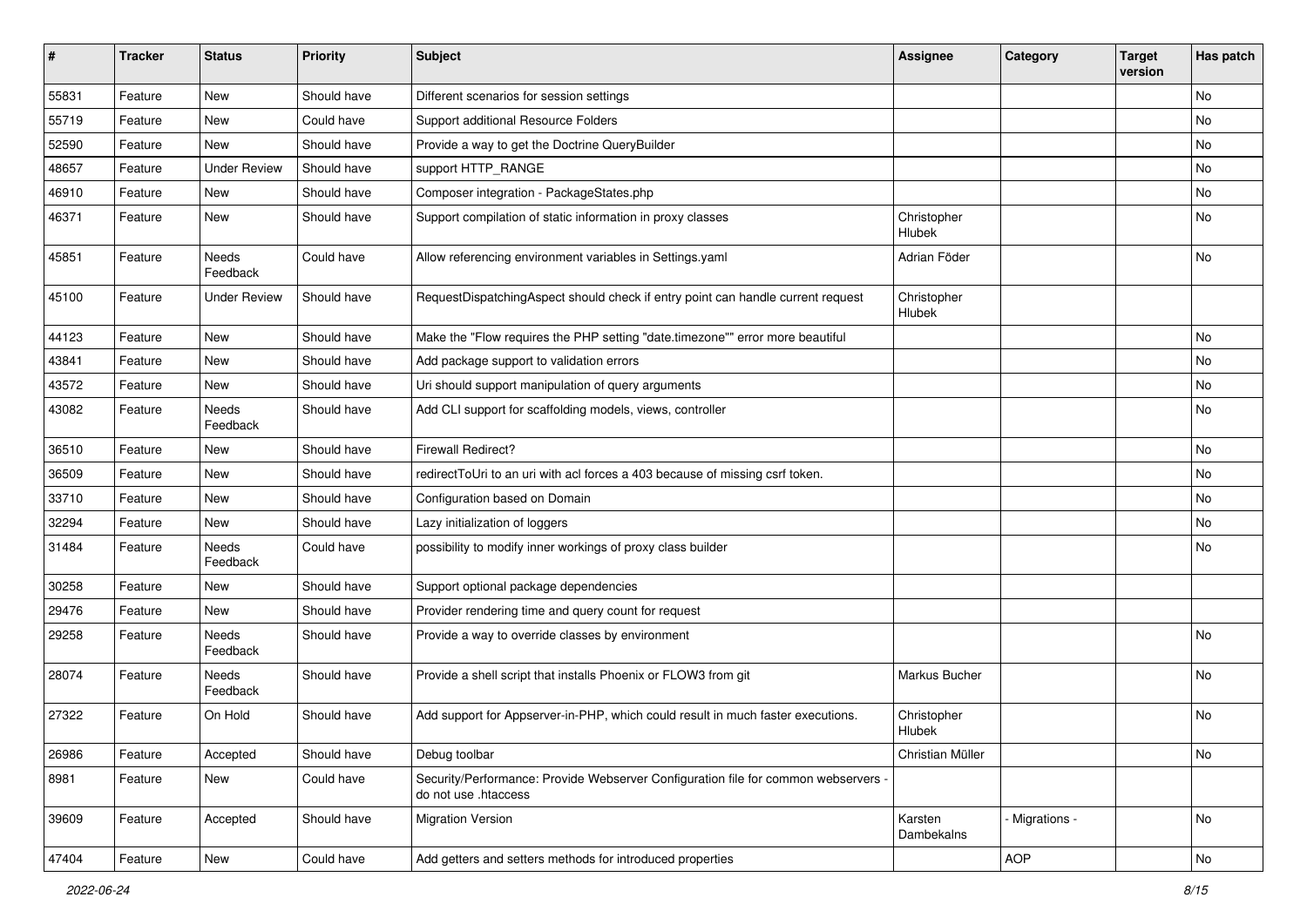| #     | <b>Tracker</b> | <b>Status</b>       | <b>Priority</b> | <b>Subject</b>                                                                | <b>Assignee</b>       | Category         | <b>Target</b><br>version | Has patch |
|-------|----------------|---------------------|-----------------|-------------------------------------------------------------------------------|-----------------------|------------------|--------------------------|-----------|
| 6712  | Feature        | Accepted            | Should have     | Implement mixin support                                                       | Robert Lemke          | <b>AOP</b>       |                          |           |
| 890   | Feature        | New                 | Should have     | Add priority for advice chains                                                | Robert Lemke          | <b>AOP</b>       |                          |           |
| 46816 | Feature        | New                 | Should have     | Add xcache cache backend                                                      |                       | Cache            |                          | No        |
| 46318 | Feature        | New                 | Should have     | [caching framework] Extend cache interface to handle multiple entries         |                       | Cache            |                          | No        |
| 46216 | Feature        | New                 | Should have     | Add wincache cache backend                                                    |                       | Cache            |                          | No        |
| 1785  | Feature        | New                 | Must have       | Automatic garbage collection for expired cache entries                        |                       | Cache            |                          |           |
| 55199 | Feature        | New                 | Should have     | Avoid Buffering of Shell output                                               |                       | Cli              |                          | No        |
| 37885 | Feature        | New                 | Could have      | Add CLI to show the object-configuration for a FLOW3 object-name              | <b>Martin Ficzel</b>  | Cli              |                          | No        |
| 60095 | Feature        | <b>Under Review</b> | Should have     | LockManager's LockHoldingStackPage should be configurable                     |                       | Configuration    |                          | No        |
| 37373 | Feature        | <b>Under Review</b> | Should have     | Make annotation overrides / "injection" via Objects.yaml possible             | Marc Neuhaus          | Configuration    |                          | No        |
| 8464  | Feature        | New                 | Should have     | Write settings using the ConfigurationManager                                 |                       | Configuration    |                          | No        |
| 58622 | Feature        | New                 | Must have       | Clearer Exception: Array to string conversion                                 |                       | Core             |                          | No        |
| 40555 | Feature        | Accepted            | Must have       | Missing command arguments parameter in Core\Booting\Scripts::executeCommand() | Karsten<br>Dambekalns | Core             |                          | Yes       |
| 39088 | Feature        | <b>New</b>          | Should have     | Add a sgnalslot before compilation                                            |                       | Core             |                          | No        |
| 38222 | Feature        | New                 | Could have      | Step execution signals with concrete name                                     |                       | Core             |                          | No        |
| 33049 | Feature        | New                 | Could have      | Allow configuration of context without environment variable (needed for IIS)  |                       | Core             |                          | No        |
| 30418 | Feature        | New                 | Should have     | Package bootstrapping following dependencies                                  |                       | Core             |                          |           |
| 36955 | Feature        | New                 | Should have     | Add type filter to var_dump()                                                 |                       | Error            |                          | <b>No</b> |
| 56916 | Feature        | New                 | Should have     | Support PATCH request method as of RFC5789                                    |                       | Http             |                          | No        |
| 47339 | Feature        | Needs<br>Feedback   | Could have      | Allow RequestHandlers to get the current Request injected                     | Alexander Berl        | Http             |                          | No        |
| 37212 | Feature        | Accepted            | Must have       | Edge Side Includes (ESI)                                                      | Robert Lemke          | Http             |                          | No        |
| 35388 | Feature        | New                 | Could have      | Use the current package as default for translations within controllers        |                       | 118n             |                          | No        |
| 35030 | Feature        | <b>Under Review</b> | Should have     | Dynamic locale detection                                                      | Karsten<br>Dambekalns | 118n             |                          | No        |
| 33018 | Feature        | New                 | Should have     | Translator should support override of labels from other packages              |                       | 118 <sub>n</sub> |                          | <b>No</b> |
| 32607 | Feature        | Needs<br>Feedback   | Should have     | Export localized strings for JS consumption                                   | Karsten<br>Dambekalns | 118n             |                          | No        |
| 26943 | Feature        | Needs<br>Feedback   | Should have     | Add i18n support to domain models                                             | Karsten<br>Dambekalns | 118n             |                          | No        |
| 9313  | Feature        | New                 | Should have     | Support for currencies                                                        |                       | 118n             |                          | No        |
| 49039 | Feature        | <b>New</b>          | Could have      | RFC: Use PSR-3 logger interface in Flow                                       |                       | Log              |                          | No        |
| 46050 | Feature        | New                 | Could have      | To decouple log file writing at Logger->logException                          |                       | Log              |                          | No        |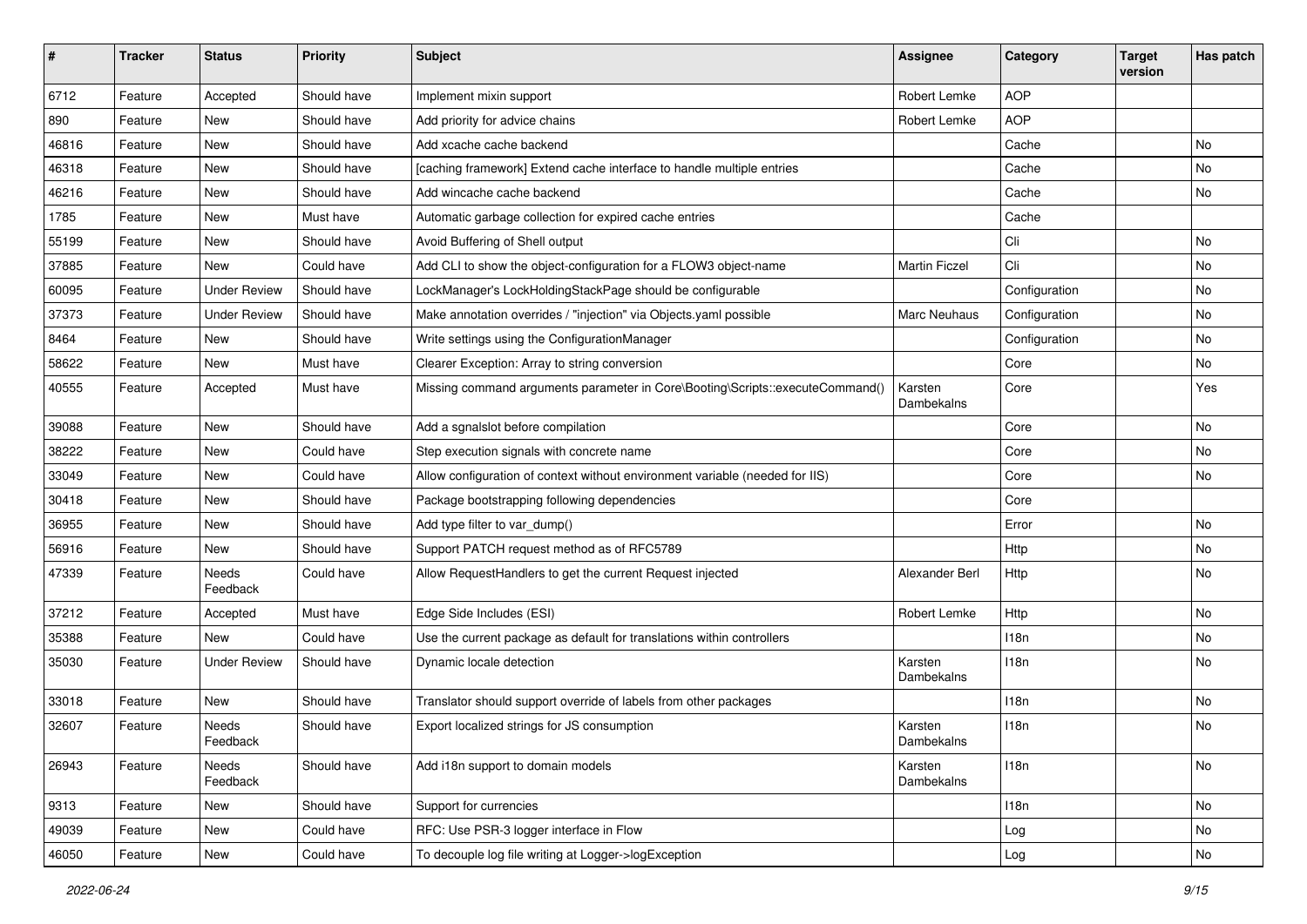| $\#$  | <b>Tracker</b> | <b>Status</b>            | <b>Priority</b> | <b>Subject</b>                                                                                            | <b>Assignee</b>         | Category      | <b>Target</b><br>version | Has patch |
|-------|----------------|--------------------------|-----------------|-----------------------------------------------------------------------------------------------------------|-------------------------|---------------|--------------------------|-----------|
| 9861  | Feature        | <b>Needs</b><br>Feedback | Should have     | Leave logging up and running as long as possible                                                          |                         | Log           |                          | No        |
| 3312  | Feature        | Needs<br>Feedback        | Should have     | Allow for easy logging by annotations                                                                     | Robert Lemke            | Log           |                          |           |
| 48862 | Feature        | New                      | Should have     | Possibility to exclude package from file monitoring                                                       |                         | Monitor       |                          | No        |
| 54037 | Feature        | <b>Under Review</b>      | Should have     | JsonView accepts encoding options                                                                         |                         | <b>MVC</b>    |                          | No.       |
| 51459 | Feature        | New                      | Should have     | Allow catching of particular exceptions on property mapping                                               |                         | <b>MVC</b>    |                          | No        |
| 34674 | Feature        | Accepted                 | Should have     | NotFoundView is not injected in ActionController                                                          | Robert Lemke            | <b>MVC</b>    |                          | No        |
| 30890 | Feature        | Accepted                 | Should have     | Developer Toolbar                                                                                         | Christian Müller        | <b>MVC</b>    |                          | No        |
| 30428 | Feature        | New                      | Should have     | Cloning of request arguments                                                                              |                         | <b>MVC</b>    |                          |           |
| 30423 | Feature        | New                      | Should have     | Rendering template of other action without forward                                                        |                         | <b>MVC</b>    |                          | No        |
| 28231 | Feature        | New                      | Should have     | Allow output to STDERR for CLI Response                                                                   |                         | <b>MVC</b>    |                          |           |
| 26745 | Feature        | New                      | Should have     | MVC should know about entities lying in the session                                                       |                         | <b>MVC</b>    |                          | No        |
| 3728  | Feature        | New                      | Should have     | Support arrays of objects as controller arguments                                                         |                         | <b>MVC</b>    |                          |           |
| 3580  | Feature        | New                      | Must have       | Create an administration panel for the FLOW3 Development context                                          |                         | <b>MVC</b>    |                          |           |
| 3306  | Feature        | Accepted                 | Should have     | Flush routes cache automatically on class file modifications                                              | Robert Lemke            | <b>MVC</b>    |                          |           |
| 3305  | Feature        | Accepted                 | Must have       | Unmodified objects retrieved from a repository should not be validated in the<br>controller               | Robert Lemke            | <b>MVC</b>    |                          | No        |
| 3153  | Feature        | New                      | Should have     | Support of action based filter rules defined by annotation.                                               |                         | <b>MVC</b>    |                          |           |
| 2817  | Feature        | Needs<br>Feedback        | Should have     | Provide safeguard for preventing multiple submits of a form                                               |                         | <b>MVC</b>    |                          | No        |
| 44891 | Feature        | <b>New</b>               | Should have     | Routes should be able to enforce http/https protocol                                                      |                         | MVC - Routing |                          | No        |
| 37405 | Feature        | <b>Under Review</b>      | Should have     | When changing a property wich is used in routing the Link-VH should direkt to the<br>new properties value |                         | MVC - Routing |                          | No        |
| 29972 | Feature        | <b>Under Review</b>      | Should have     | <b>Configurable Redirects</b>                                                                             | <b>Tim Kandel</b>       | MVC - Routing |                          | No        |
| 35783 | Feature        | New                      | Should have     | Lifecycle method after property mapping                                                                   |                         | Object        |                          | No        |
| 31262 | Feature        | New                      | Should have     | Named arguments in Objects.yaml for constructor arguments                                                 |                         | Object        |                          | No        |
| 31261 | Feature        | New                      | Should have     | Virtual objects - generate proxy classes for interfaces                                                   |                         | Object        |                          | No        |
| 3588  | Feature        | Accepted                 | Should have     | Support value objects in the Object Factory                                                               | Robert Lemke            | Object        |                          |           |
| 50262 | Feature        | <b>New</b>               | Could have      | Add Keywords to composer Json                                                                             |                         | Package       |                          | No        |
| 41900 | Feature        | Accepted                 | Should have     | Check for duplicate PSR-0 autoload namespaces                                                             | Christian Jul<br>Jensen | Package       |                          | No        |
| 5774  | Feature        | <b>New</b>               | Should have     | Package Manager should clear all cache entries tagged with %PACKAGE%                                      |                         | Package       |                          |           |
| 1856  | Feature        | New                      | Should have     | The Package Manager checks dependencies between packages on each activation /<br>deactivation             | Christopher<br>Hlubek   | Package       |                          |           |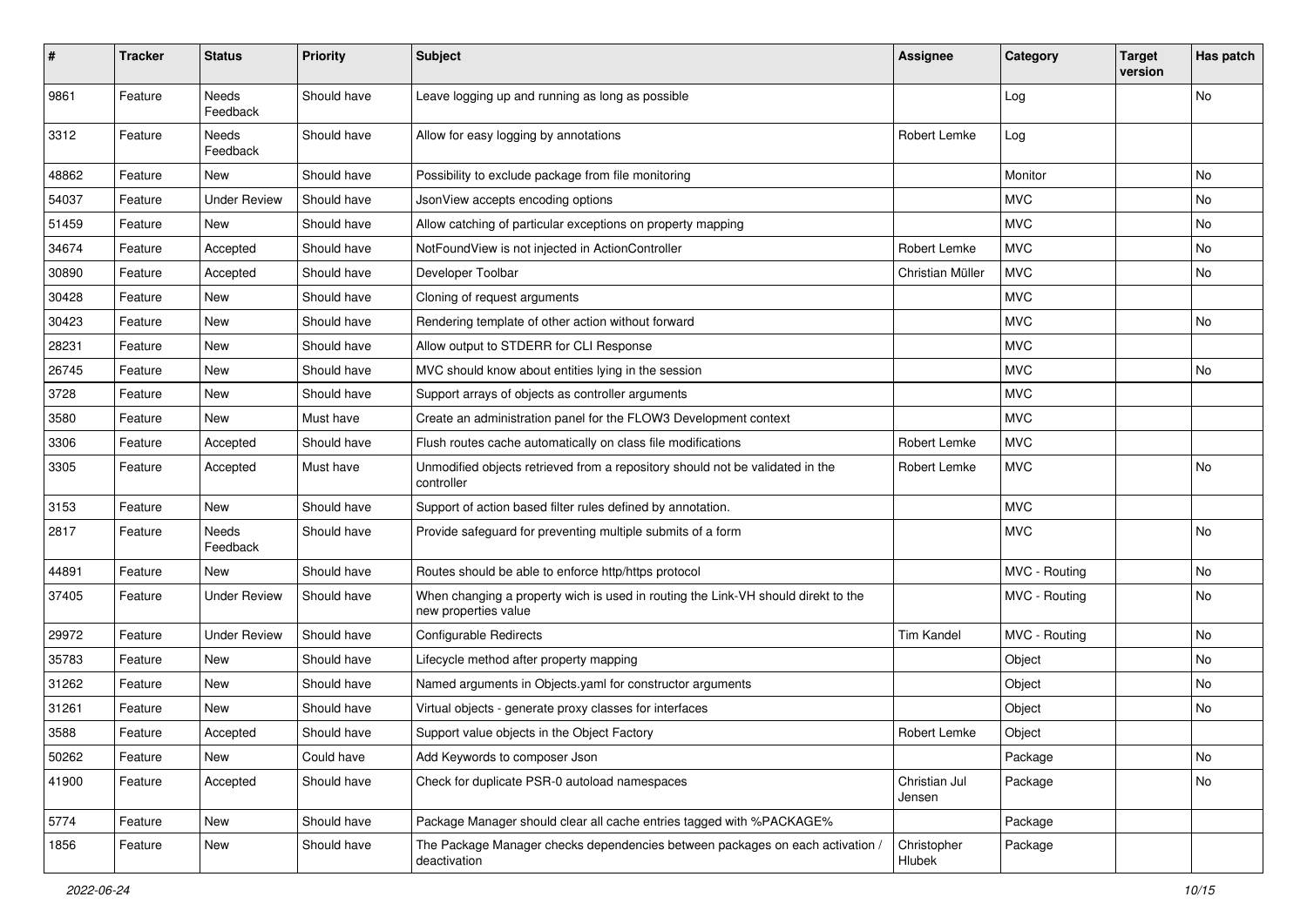| #     | <b>Tracker</b> | <b>Status</b>       | <b>Priority</b> | Subject                                                                   | <b>Assignee</b>        | Category    | <b>Target</b><br>version | Has patch |
|-------|----------------|---------------------|-----------------|---------------------------------------------------------------------------|------------------------|-------------|--------------------------|-----------|
| 59672 | Feature        | <b>Under Review</b> | Should have     | Add support for Doctrine 2.5 embeddables                                  | Alexander Berl         | Persistence |                          | No        |
| 55793 | Feature        | <b>Under Review</b> | Could have      | Add Support for groupBy                                                   | Kerstin<br>Huppenbauer | Persistence |                          | No        |
| 49050 | Feature        | <b>New</b>          | Should have     | Allow Subqueries in QueryInterface                                        |                        | Persistence |                          | No        |
| 47951 | Feature        | New                 | Should have     | Warn if persistence stack is not empty at the end of a get-request        |                        | Persistence |                          | No        |
| 41420 | Feature        | New                 | Should have     | Support entity versioning                                                 |                        | Persistence |                          | No        |
| 37372 | Feature        | Accepted            | Should have     | Inheritance in ORM should be configured automatically                     | Karsten<br>Dambekalns  | Persistence |                          | No        |
| 36715 | Feature        | Accepted            | Should have     | Make simultaneous use of multiple persistence backends possible           | Karsten<br>Dambekalns  | Persistence |                          | No        |
| 30933 | Feature        | Needs<br>Feedback   | Should have     | Check for unique constraints on add()                                     | Karsten<br>Dambekalns  | Persistence |                          | No        |
| 28136 | Feature        | New                 | Should have     | HTTP Semantics for Transactions and more                                  |                        | Persistence |                          | No        |
| 9537  | Feature        | New                 | Should have     | Query criterions should be able to compare whole objects                  |                        | Persistence |                          |           |
| 47273 | Feature        | New                 | Should have     | Support mapping properties with differing types for setter and property   |                        | Property    |                          | No        |
| 37279 | Feature        | New                 | Should have     | <b>Request PropertyMapping</b>                                            |                        | Property    |                          | No        |
| 34133 | Feature        | New                 | Could have      | RFC: Handle Semicolons in Path part of URIs as Scoped Path Parameters     |                        | Property    |                          | No        |
| 32106 | Feature        | Accepted            | Should have     | Support for Object source in PropertyMapper                               |                        | Property    |                          | Yes       |
| 26767 | Feature        | New                 | Should have     | Reflection method to get a method return type and documentation           |                        | Reflection  |                          |           |
| 26765 | Feature        | Accepted            | Should have     | Support class schema features for every reflected class                   | Karsten<br>Dambekalns  | Reflection  |                          | <b>No</b> |
| 51676 | Feature        | <b>Under Review</b> | Should have     | Support of symlinks for Resources                                         |                        | Resource    |                          | No        |
| 47075 | Feature        | New                 | Should have     | Make Exception more meaningful                                            |                        | Resource    |                          | No        |
| 45103 | Feature        | New                 | Should have     | Make static resource URI generation available outside of Fluid            |                        | Resource    |                          | No        |
| 39253 | Feature        | Accepted            | Should have     | Remove mirroring mode option and code                                     | Karsten<br>Dambekalns  | Resource    |                          | No        |
| 33937 | Feature        | Accepted            | Should have     | Convenience method to resolve public "resource://" paths                  | Karsten<br>Dambekalns  | Resource    |                          | No        |
| 33587 | Feature        | New                 | Should have     | Automatically remove unused Resources                                     |                        | Resource    |                          | No        |
| 53177 | Feature        | New                 | Should have     | entity resource policy value support for `this`                           |                        | Security    |                          | No        |
| 50115 | Feature        | <b>Under Review</b> | Must have       | During the policy loading, we need to take care if class exist            | Dominique Feyer        | Security    |                          | Yes       |
| 48167 | Feature        | Accepted            | Should have     | Command line account and role browsing                                    | Adrian Föder           | Security    |                          | No        |
| 46063 | Feature        | New                 | Should have     | Implement username password provider with "remember me" persistent cookie | Christopher<br>Hlubek  | Security    |                          | No        |
| 44563 | Feature        | New                 | Should have     | Logged in users via HTTP Basic always get re-authenticated                |                        | Security    |                          | No        |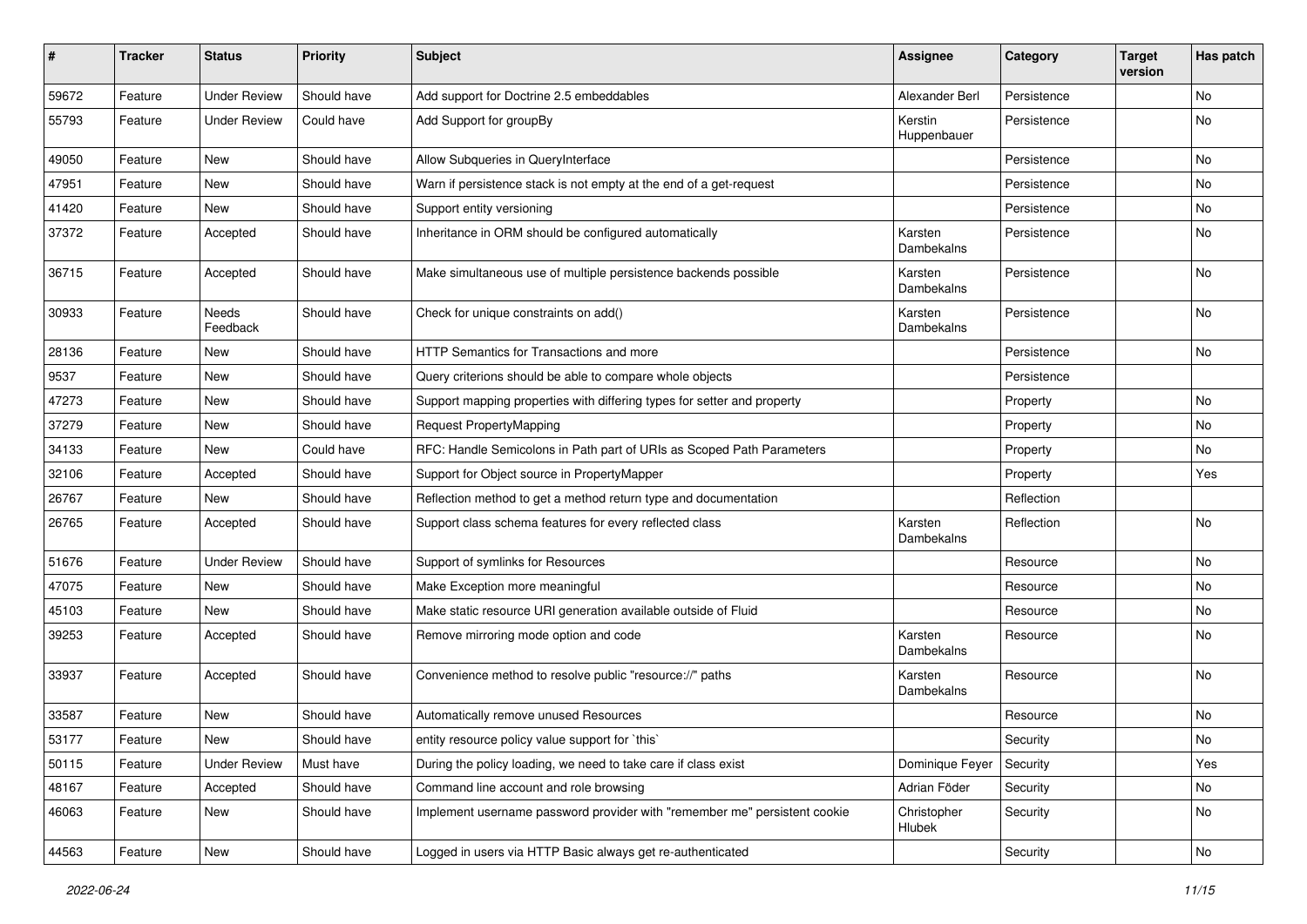| $\vert$ # | <b>Tracker</b> | <b>Status</b>            | <b>Priority</b> | <b>Subject</b>                                                                                    | Assignee              | Category   | <b>Target</b><br>version | Has patch |
|-----------|----------------|--------------------------|-----------------|---------------------------------------------------------------------------------------------------|-----------------------|------------|--------------------------|-----------|
| 39910     | Feature        | Accepted                 | Should have     | Ability to query user based on roles                                                              |                       | Security   |                          | <b>No</b> |
| 38065     | Feature        | New                      | Must have       | Implement content security for DQL queries                                                        | Andreas Förthner      | Security   |                          | No        |
| 37846     | Feature        | <b>New</b>               | Should have     | Should be able to declare more than one controllerObjectName per requestPatterns                  |                       | Security   |                          | No        |
| 34816     | Feature        | New                      | Should have     | Long text encryption                                                                              |                       | Security   |                          | No        |
| 29387     | Feature        | <b>Needs</b><br>Feedback | Should have     | A token with wrong credentials should throw an exception                                          | Andreas Förthner      | Security   |                          |           |
| 28052     | Feature        | On Hold                  | Should have     | Possibility to enable or disable accounts                                                         | Julian Kleinhans      | Security   |                          | <b>No</b> |
| 9968      | Feature        | <b>New</b>               | Should have     | Promote security publishing configuration automatically when persisting models                    | Andreas Förthner      | Security   |                          |           |
| 8463      | Feature        | New                      | Should have     | Check security policy for objects reconstituted in the session scope                              |                       | Security   |                          |           |
| 8462      | Feature        | <b>New</b>               | Should have     | Check subobjects in query rewriting                                                               |                       | Security   |                          |           |
| 6603      | Feature        | <b>New</b>               | Must have       | Provide a policy management API                                                                   | Andreas Förthner      | Security   |                          |           |
| 6602      | Feature        | New                      | Could have      | Implement after invocation handling                                                               | Andreas Förthner      | Security   |                          |           |
| 5442      | Feature        | <b>New</b>               | Should have     | Destroy session / logout user on deleting an account                                              | Andreas Förthner      | Security   |                          |           |
| 3621      | Feature        | New                      | Should have     | Implement dynamic firewall filter registration                                                    | Andreas Förthner      | Security   |                          |           |
| 3619      | Feature        | New                      | Should have     | Implement System Policy Support/System Security                                                   | Andreas Förthner      | Security   |                          |           |
| 40418     | Feature        | Needs<br>Feedback        | Could have      | Add an option to flow3:cache: flush thats keeps user sessions active                              |                       | Session    |                          | No        |
| 48409     | Feature        | <b>New</b>               | Could have      | Introduce new Annotation "Slot" for wiring signal and slots                                       |                       | SignalSlot |                          | No        |
| 32985     | Feature        | New                      | Should have     | Implement Processing Rules when merging numerically-indexed arrays                                |                       | Utility    |                          | No        |
| 50901     | Feature        | <b>New</b>               | Should have     | @IgnoreValidation also for class fields                                                           |                       | Validation |                          | No        |
| 47456     | Feature        | New                      | Should have     | ManyToOne and OneToOne Relations of Objects passed as Action Argument are<br>loaded automatically |                       | Validation |                          | No        |
| 47191     | Feature        | <b>Under Review</b>      | Should have     | Make (property) Validators aware of parent class and the property they belong to                  |                       | Validation |                          | No        |
| 45409     | Feature        | New                      | Should have     | Support validation of abstract nested properties                                                  |                       | Validation |                          | No        |
| 44738     | Feature        | <b>New</b>               | Must have       | Re-Validation of argument's custom validators                                                     |                       | Validation |                          | <b>No</b> |
| 39788     | Feature        | New                      | Could have      | RFC: Repository based NotExistsValidator                                                          |                       | Validation |                          | No        |
| 35781     | Feature        | <b>New</b>               | Should have     | Model validation                                                                                  |                       | Validation |                          | No        |
| 28399     | Feature        | Needs<br>Feedback        | Should have     | Validation message and code should be configurable for bundled validators                         |                       | Validation |                          | No        |
| 6178      | Feature        | <b>New</b>               | Should have     | Implement FileType and FileSize validators                                                        |                       | Validation |                          |           |
| 4146      | Feature        | Accepted                 | Should have     | Support typed parameters for validation                                                           | Karsten<br>Dambekalns | Validation |                          |           |
| 3587      | Feature        | New                      | Could have      | Enforce validation rules for value objects already in constructor                                 |                       | Validation |                          |           |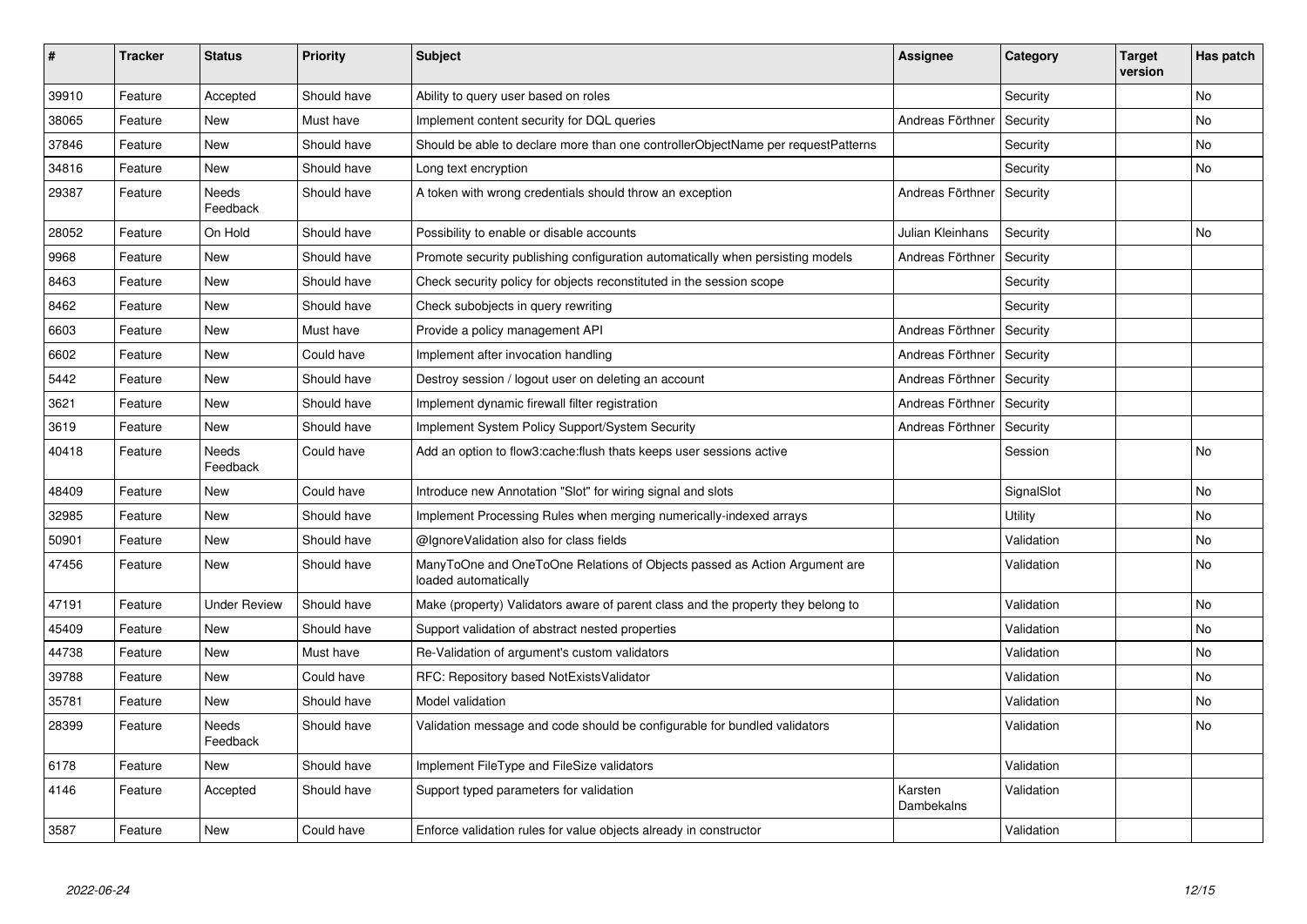| #     | <b>Tracker</b>   | <b>Status</b>       | <b>Priority</b> | <b>Subject</b>                                                                                        | <b>Assignee</b>        | Category          | Target<br>version | Has patch      |
|-------|------------------|---------------------|-----------------|-------------------------------------------------------------------------------------------------------|------------------------|-------------------|-------------------|----------------|
| 33258 | Major<br>Feature | Accepted            | Should have     | Implement support for Assetic                                                                         |                        |                   |                   | No             |
| 3585  | Major<br>Feature | New                 | Should have     | Implement support for value objects                                                                   |                        |                   |                   | No             |
| 58184 | Major<br>Feature | <b>New</b>          | Should have     | HTTP request argument building for different use cases                                                |                        | Http              |                   | No             |
| 56602 | Major<br>Feature | <b>New</b>          | Should have     | Handling Of Multi Identity Entities                                                                   |                        | Persistence       |                   | <b>No</b>      |
| 58408 | Task             | New                 | Should have     | Disable manualy persisting                                                                            |                        |                   |                   | No             |
| 55958 | Task             | <b>New</b>          | Should have     | RFC: Use PHP 5.4 closure features for direct ObjectAccess                                             |                        |                   |                   | No             |
| 52280 | Task             | <b>Under Review</b> | Should have     | Throw Exception if there is an array in PSR-0 autoload                                                |                        |                   |                   | Yes            |
| 51530 | Task             | New                 | Should have     | Improve speed of Files::readDirectoryRecursively using RecursiveDirectoryIterator?                    |                        |                   |                   | No             |
| 51286 | Task             | <b>New</b>          | Should have     | Custom error views should introduce a controller context somehow                                      |                        |                   |                   | No             |
| 48296 | Task             | Needs<br>Feedback   | Should have     | Missing method in ExceptionHandlerInterface                                                           |                        |                   |                   | No             |
| 43930 | Task             | Needs<br>Feedback   | Should have     | Remove canRender() completely?!                                                                       | Sebastian<br>Kurfuerst |                   |                   | No             |
| 42550 | Task             | <b>Under Review</b> | Should have     | Add top-level .htaccess to block everything but Web                                                   | Karsten<br>Dambekalns  |                   |                   | <b>No</b>      |
| 35970 | Task             | <b>New</b>          | Should have     | Improve performance of Utility/Arrays::integerExplode by using array map                              |                        |                   |                   | No             |
| 44542 | Task             | New                 | Should have     | Mention the risk of requestPatterns regarding foreign package's SecurityContext<br>usage              | Adrian Föder           | Documentation -   |                   | No             |
| 38038 | Task             | Accepted            | Should have     | Proofread FLOW3 manual                                                                                | Ryan J. Peterson       | - Documentation - |                   | N <sub>o</sub> |
| 31339 | Task             | On Hold             | Could have      | Search                                                                                                |                        | Documentation -   |                   | <b>No</b>      |
| 29202 | Task             | <b>New</b>          | Should have     | Provide a Cherokee Server Configuration for FLOW3                                                     |                        | Documentation -   |                   |                |
| 27561 | Task             | Accepted            | Could have      | Complete documentation                                                                                |                        | Documentation -   |                   | N <sub>o</sub> |
| 37831 | Task             | New                 | Could have      | Evaluate using PHP 5.4's internal web server for Functional Testing                                   |                        | - Testing -       |                   | No             |
| 3755  | Task             | <b>New</b>          | Must have       | Concurrency stress testing and cache mechanism                                                        |                        | - Testing -       |                   |                |
| 55957 | Task             | New                 | Should have     | RFC: Optimize AOP proxies                                                                             |                        | <b>AOP</b>        |                   | No             |
| 46823 | Task             | Accepted            | Should have     | Detect APC and APCu correctly                                                                         |                        | Cache             |                   | No             |
| 35709 | Task             | New                 | Should have     | Implement global Command aliases                                                                      |                        | Cli               |                   | No             |
| 50382 | Task             | New                 | Should have     | Impossible to use arguments in CLI that are added by overriding<br>initializeCommandMethodArguments() |                        | Command           |                   | No             |
| 33069 | Task             | New                 | Should have     | Make command output sparse, implement generic verbose switch                                          |                        | Command           |                   | No             |
| 44712 | Task             | Accepted            | Should have     | Decouple Argument-Building in the HTTP-Request-Constructor                                            |                        | <b>Http</b>       |                   | No             |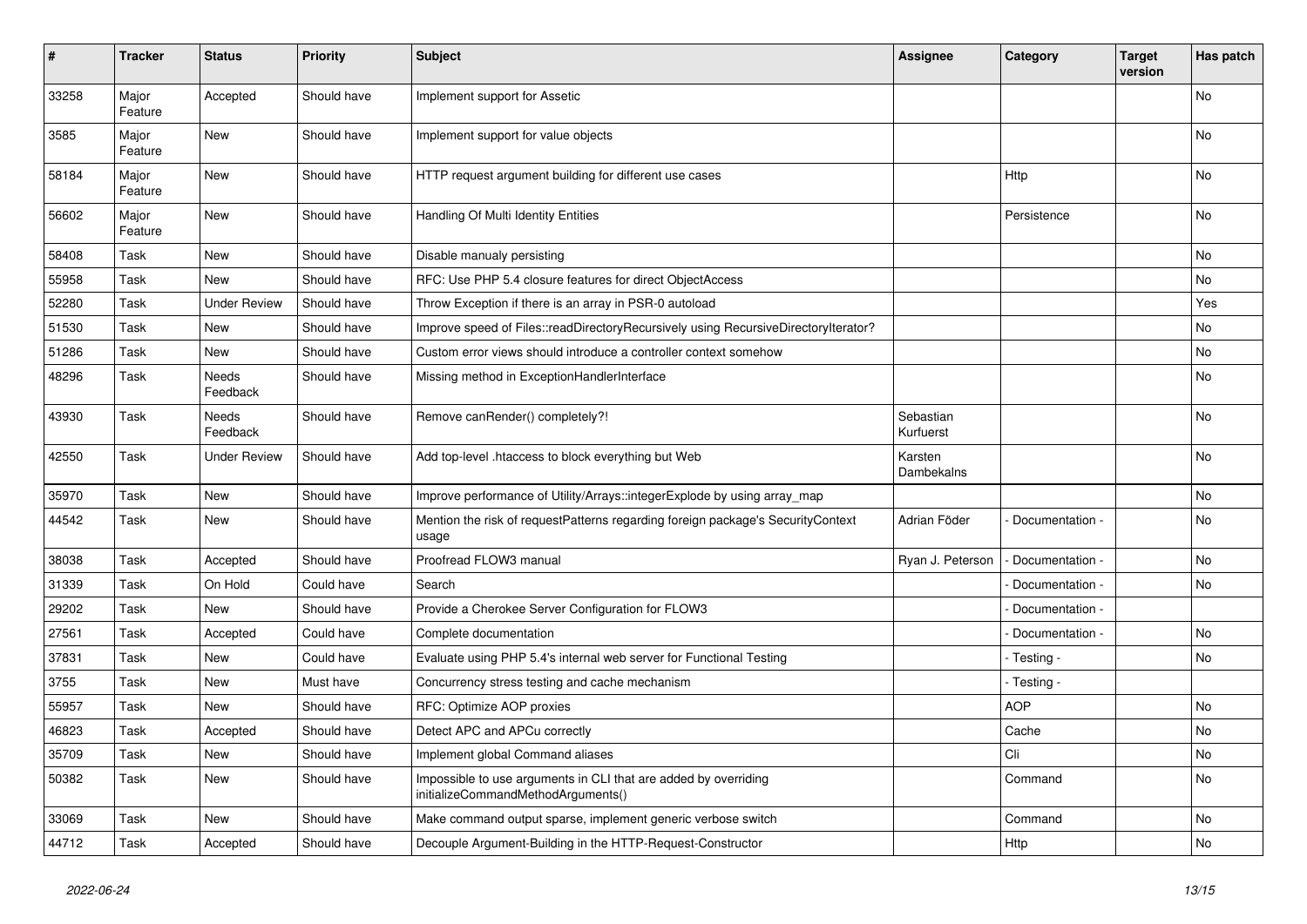| #     | <b>Tracker</b> | <b>Status</b>       | <b>Priority</b> | <b>Subject</b>                                                                                                       | Assignee                | Category         | <b>Target</b><br>version | Has patch |
|-------|----------------|---------------------|-----------------|----------------------------------------------------------------------------------------------------------------------|-------------------------|------------------|--------------------------|-----------|
| 49806 | Task           | Accepted            | Should have     | Date formatting should care about the time zone                                                                      | Adrian Föder            | 118n             |                          | No        |
| 36840 | Task           | Accepted            | Should have     | Improve exception for wrong locales                                                                                  | Karsten<br>Dambekalns   | 118 <sub>n</sub> |                          | No        |
| 25907 | Task           | <b>New</b>          | Should have     | Referrer should only contain the URI of the previous request                                                         |                         | <b>MVC</b>       |                          |           |
| 41832 | Task           | <b>New</b>          | Should have     | Improve error handling for incompatible packages                                                                     | Christian Jul<br>Jensen | Package          |                          | No        |
| 41414 | Task           | Needs<br>Feedback   | Should have     | Check packageKey naming / file structure below Packages/Vendor                                                       |                         | Package          |                          | No        |
| 55953 | Task           | <b>New</b>          | Could have      | Repair and streamline ValueObject support                                                                            |                         | Persistence      |                          | <b>No</b> |
| 46009 | Task           | <b>New</b>          | Should have     | Improve error message for missing class in Flow annotation driver                                                    |                         | Persistence      |                          | No        |
| 44396 | Task           | Accepted            | Should have     | Move Doctrine ORM integration onto own namespace                                                                     | Karsten<br>Dambekalns   | Persistence      |                          | <b>No</b> |
| 44375 | Task           | Accepted            | Should have     | Make all persistence reads go through repositories                                                                   | Karsten<br>Dambekalns   | Persistence      |                          | No        |
| 43993 | Task           | <b>New</b>          | Should have     | Warn when no migrations are found at all during doctrine: migrate                                                    |                         | Persistence      |                          | No        |
| 41807 | Task           | <b>Under Review</b> | Should have     | Initialize the eventmanager in the EntityManagerInterface                                                            |                         | Persistence      |                          | No        |
| 61043 | Task           | <b>New</b>          | Should have     | Rename ClassSchema to ModelSchema                                                                                    |                         | Reflection       |                          | No        |
| 36800 | Task           | Accepted            | Should have     | Streamline Resource object API                                                                                       | Robert Lemke            | Resource         |                          | No        |
| 47859 | Task           | Accepted            | Should have     | Logging: Do not log all decisions in \TYPO3\Flow\Security\Aspect\LoggingAspect                                       | Robert Lemke            | Security         |                          | No        |
| 45253 | Task           | Accepted            | Must have       | Throw exception in PointcutMethodNameFilter if given method's argument does not<br>match the actual method signature | Christian Müller        | Security         |                          | No        |
| 44314 | Task           | Accepted            | Must have       | slightly file permissions for /Configuration/* and /Data/Persistent/EncryptionKey                                    | Karsten<br>Dambekalns   | Security         |                          | No        |
| 6601  | Task           | On Hold             | Could have      | Introduce a new roles definition syntax including runtime constraints                                                | Andreas Förthner        | Security         |                          |           |
| 46011 | Task           | <b>New</b>          | Should have     | Validate annotation with missing type should throw useful error                                                      |                         | Validation       |                          | No        |
| 44148 | Bug            | New                 | Should have     | Documentation for executeCommand() needs clarification                                                               |                         |                  | 2.0.1                    | No        |
| 32707 | Bug            | Accepted            | Must have       | <b>Bad Bad FileBackend</b>                                                                                           | Karsten<br>Dambekalns   | Cache            | 2.0.1                    | <b>No</b> |
| 45041 | Bug            | <b>New</b>          | Must have       | Set file permissions doesnt work                                                                                     |                         | Command          | 2.0.1                    | No        |
| 51809 | Bug            | <b>Under Review</b> | Must have       | Commit "[BUGFIX] Published resources don't support symlinks" produces an fatal<br>error on Windows                   | Adrian Föder            | Core             | 2.0.1                    | <b>No</b> |
| 47487 | Bug            | <b>New</b>          | Should have     | Functional test classes in package without classes are not compiled                                                  |                         | Core             | 2.0.1                    | No        |
| 43541 | <b>Bug</b>     | New                 | Should have     | Incomplete classes path detection for PSR-0                                                                          |                         | Core             | 2.0.1                    | No        |
| 39096 | <b>Bug</b>     | <b>New</b>          | Should have     | Unnecessary compile invoked in non production context?                                                               |                         | Core             | 2.0.1                    | No        |
| 44361 | <b>Bug</b>     | <b>New</b>          | Should have     | TYPO3\Flow\I18n\Formatter\DatetimeFormatter - caching DATETIME type                                                  |                         | 118n             | 2.0.1                    | No        |